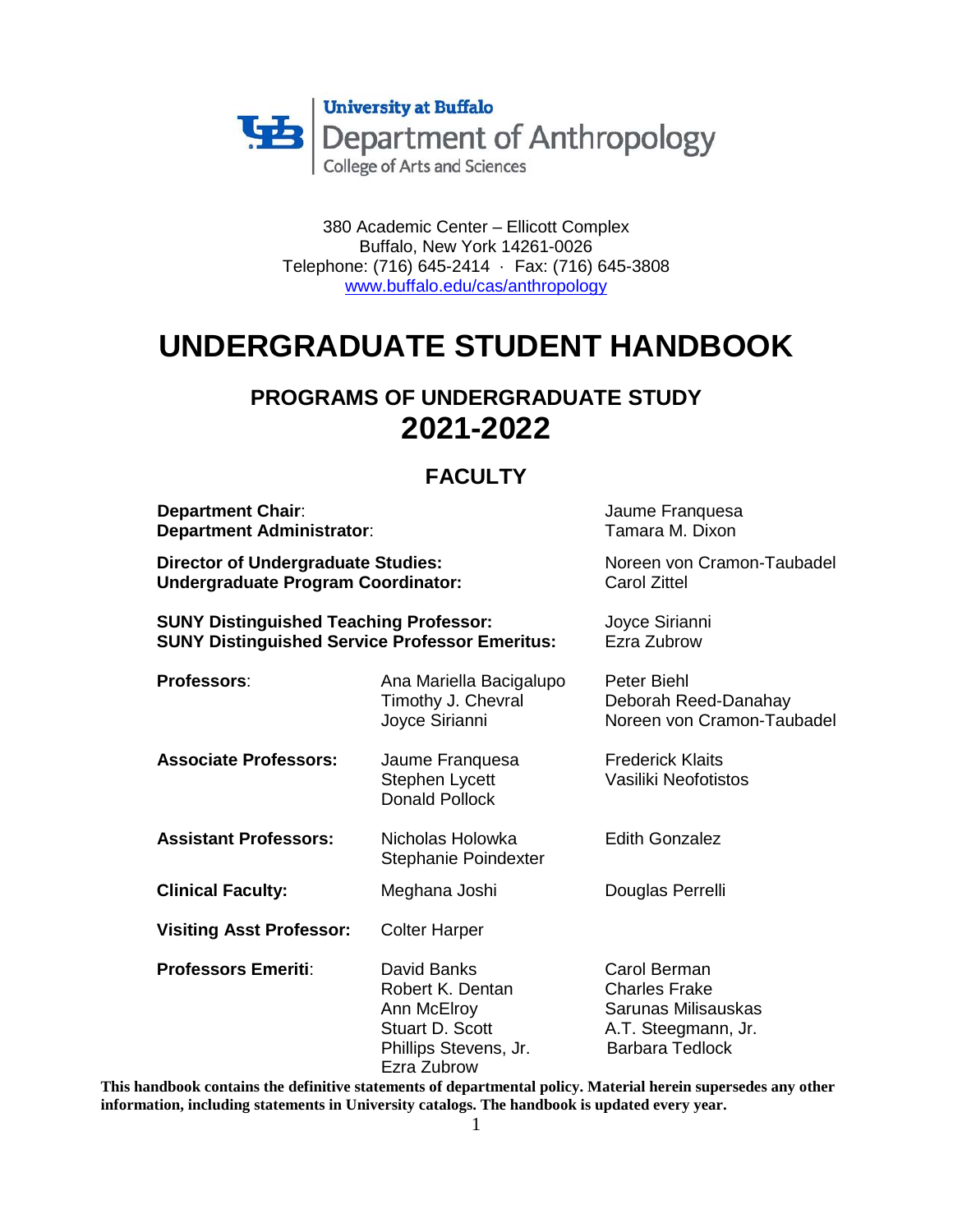# **ABOUT THE UNDERGRADUATE PROGRAM**

The undergraduate program in Anthropology offers a B.A. degree. It includes the focus areas of Archaeology, Cultural Anthropology, and Biological Anthropology, together with a Pre-Medical/Pre-Dental Focus Area. Students declare specialization in one of these focus areas when they register for the major (see below). For the Joint Major and the Minor in Anthropology, see p. 10.

**Anthropology** is the study of biological and cultural characteristics of the human species, past and present. University at Buffalo's undergraduate program includes archaeology, cultural anthropology and biological anthropology. Each draws from and complements the others.

**Archaeology** is a diverse discipline that employs a multitude of historical and scientific methods to study past societies through material remains or "material culture" with the goal of explaining development and change. It studies the historical development of human cultures by analyzing cultural remains.

**Cultural Anthropology** studies the shared and transmitted beliefs, behaviors and products of human societies. Its approach is descriptive, historical, and comparative. It enables students to develop increased awareness and understanding of the remarkable similarities among all peoples, as well as the diversity and complexity of human communities across the globe, and the importance of their interrelationships in the contemporary world.

**Biological Anthropology** studies the origins, adaptations, and evolution of our own species and of our primate relatives.

Students in Cultural or Biological Anthropology may choose the **Pre-medical/Pre-dental Focus Area** in preparation for application to professional schools of Medicine or Dentistry, or graduate study in Medical Anthropology. The Pre-medical/Pre-dental Focus Area involves a series of recommended courses, listed on page 7**.** Students in this focus area can use their pre-med/pre-dent courses to satisfy most regular departmental requirements as stipulated on page 7.

Detailed descriptive materials concerning all departmental programs are available in the Department's Undergraduate Office and online at: http://www.buffalo.edu/cas/anthropology/undergraduate-programs.html

For **Finish in 4** in Anthropology, see Appendix 1.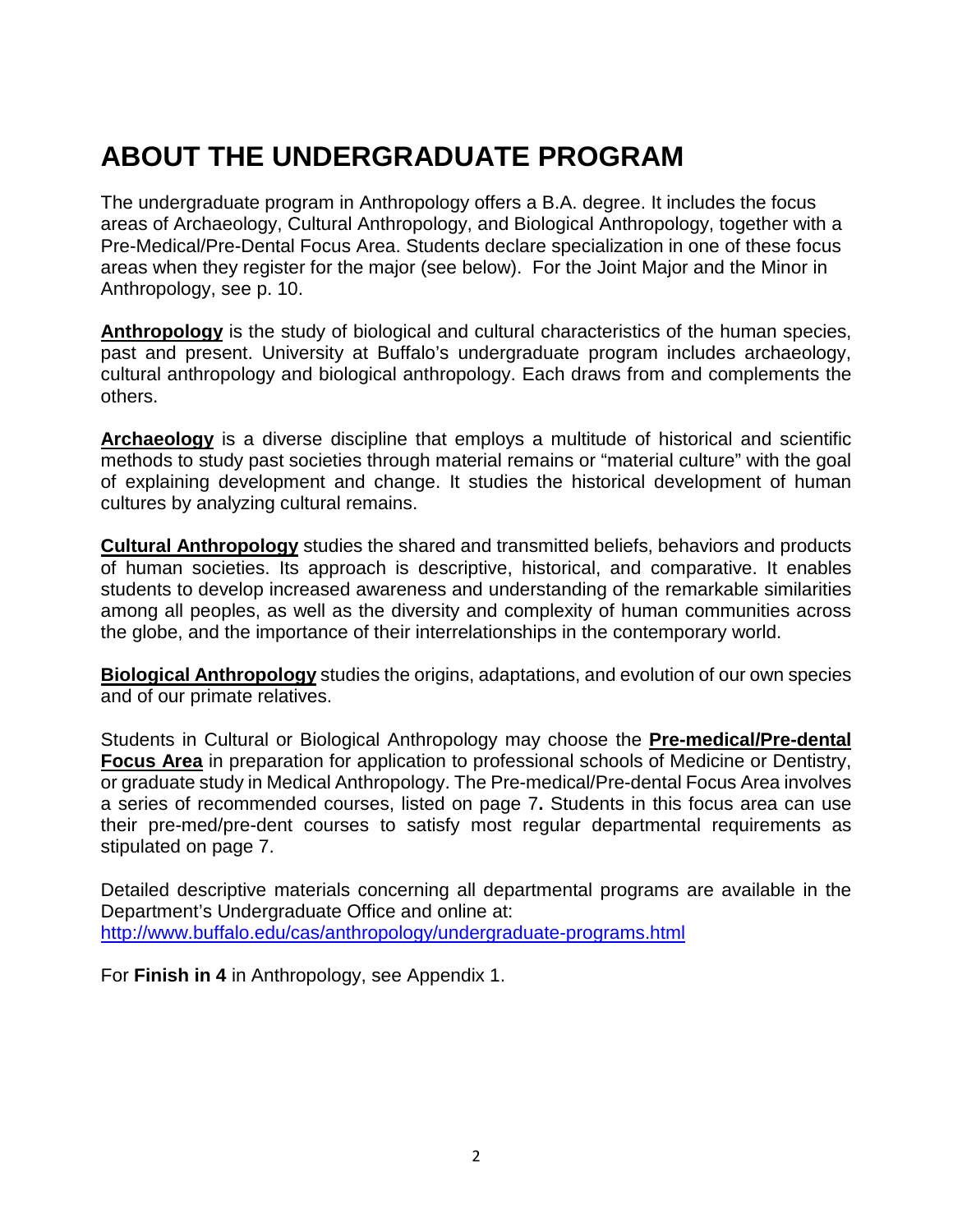## **ADMISSION TO THE MAJOR**

Acceptance into the major has three requirements. The student applicant must have: 1) earned an overall GPA of 2.0 or better; 2) taken and completed one introductory anthropology course (either APY 106, APY 107 or APY 108 with a grade C- or above); and 3) **the student must complete the [online application to the major.](http://www.buffalo.edu/cas/anthropology/undergraduate-programs/major_requirements/application-to-the-major.html) We urge students to do this as soon as they have decided on anthropology as a major**, so that they can be assigned a Faculty Advisor, receive all announcements sent out by e-mail, and become fully involved in Department activities. Note: the student may be registered in University records as "Intended major," until he/she has completed the above procedures.

Students should be competent in basic scholarly skills; see page 12.

## **TRANSFER**

Transfer students must be accepted by the University prior to applying for major or minor status in the Department of Anthropology. The criteria for acceptance into the department are the same for transfer students as they are for other University at Buffalo students. Evaluation of courses taken at another school for department major credit is done by the department. Certain introductory courses, especially those taken at SUNY schools, have already been approved as satisfying our APY 106, APY 107, or APY 108 requirements, and will be automatically articulated and accepted into the department. Students must submit a petition for every other course they wish to transfer into the department to be used for major credit. The petition must be accompanied by the syllabus of the course actually taken (not a catalog description), and any other information that might help in evaluation of the petition. No more than 15 transfer credit-hours may be applied toward the department's major requirements. It is Department policy that at least 6 of the courses used for major credit must originate in the Department of Anthropology, SUNY at Buffalo.

## **ADVISEMENT**

Each newly registered departmental major is assigned to a faculty advisor, according to the focus area specified by the student**.** The student should devise a plan of study in consultation with the faculty advisor and should continue to discuss the progress of his/her program through further conferences with the faculty advisor, at least once every semester. Faculty advisors may suggest additional course work in another department. If the student's interest changes, he/she may request a different faculty advisor. Such requests are made by completing and submitting a *Request for a Change of Advisor* form to the Undergraduate Office in 380 Academic Center. The student should discuss his/her post-graduation plans with the advisor and should expect the advisor to assist in applications for employment or graduate educational programs.

**Note:** Your departmental advisor is there to support your Anthropology program, and to help you in your post-graduate transition. For UB Curriculum or other university academic requirements you should make an appointment with CAS advisors in 275 Park Hall, 645- 6883. The CAS Advisor for Anthropology is Janeen Wilder, jwilder@buffalo.edu.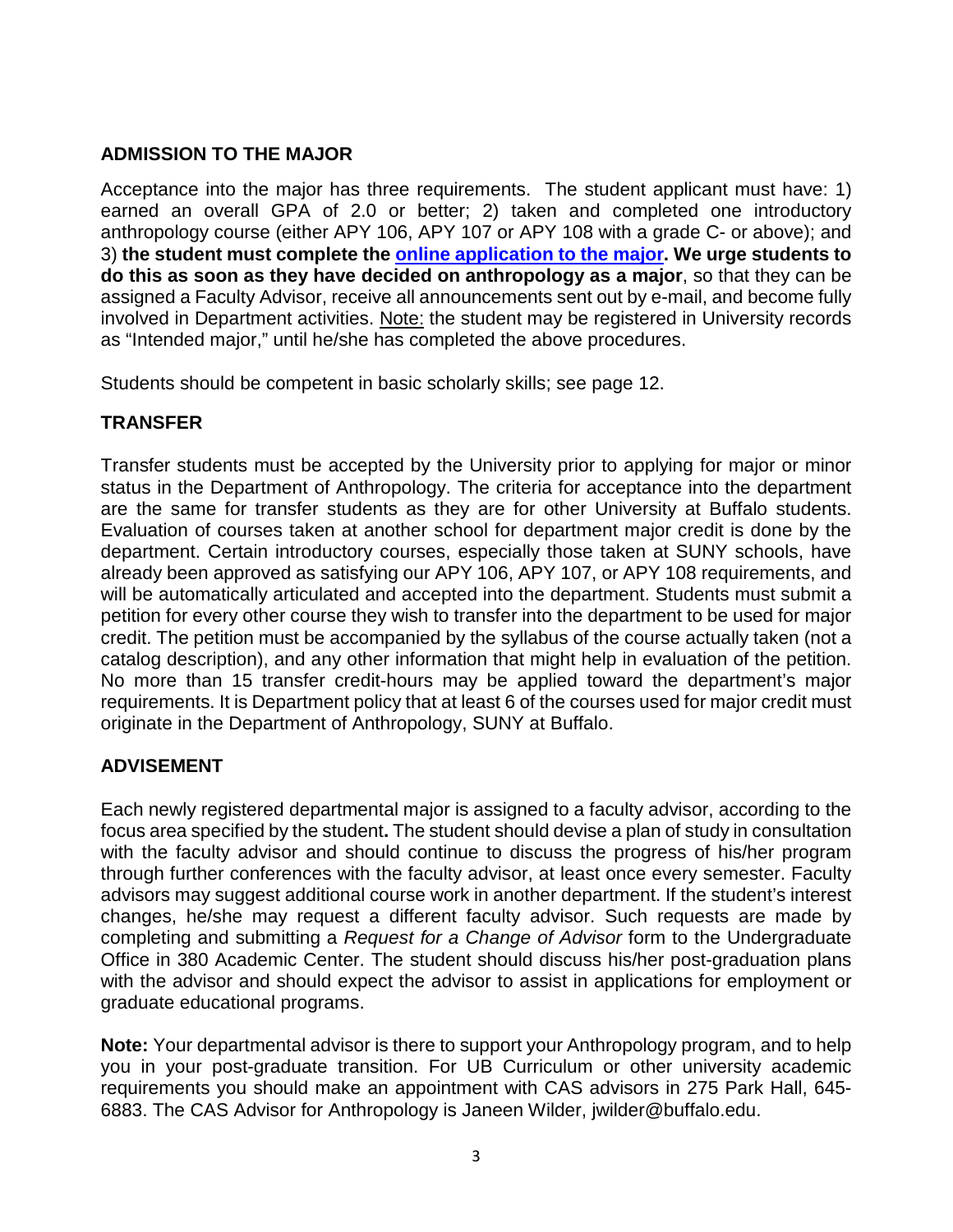**Double Majors; Triple Majors; Double Degrees –** Frequently, students will apply for major status in an additional department. Students should inform the Undergraduate Office and their faculty advisors of this, to ensure that it is recorded in their files.

## **HONORS PROGRAM**

Honors in Anthropology is achieved by maintaining a GPA of at least 3.5 in the Anthropology major and by satisfactorily completing a thesis based on a two-semester research project under the supervision of a thesis advisor and two more faculty members. Students must submit the *Application for Honors* and the *Honors Thesis Committee form* to the Undergraduate Program office to propose their project plans and demonstrate that a faculty advisory committee will oversee their research. Students completing honors must then register for 3 hours of Independent Study (APY 499) each semester of their senior year. For students graduating in June, the completed project must be finished and ready for review by the Honors Thesis Committee no later than March 15. For students graduating in February, the completed project must be finished and ready for review by the honors thesis Committee no later than October 15.

For detailed information about how to write a senior thesis, see Appendix 2.

## **JOINT MAJORS in Anthropology**

The Department of Anthropology offers a joint major with other departments offering B.A. degrees in the College of Arts and Sciences. The joint major is an opportunity for students to develop an individualized degree program spanning two departments, while taking a smaller number of credits in each course of study than a dual major would require.

**A student in the joint major takes APY 106, APY 107, APY 108, plus five Anthropology electives, including at least one Area Studies and one Problem-oriented/Theoretical elective.** The Senior Seminar, Anthropology Theory course (APY 401) and a Statistics course are not required. Interested students should propose a program of study in consultation with their Anthropology faculty advisor and with their advisor in the other department. Their proposed plan of study should then be submitted to the Undergraduate Office, to be entered into student's departmental file. Subsequent courses taken should conform to the plan. A grade of C- (or better) is required in all courses taken for joint major credit and a GPA of at least 2.0 must be maintained through completion of the program.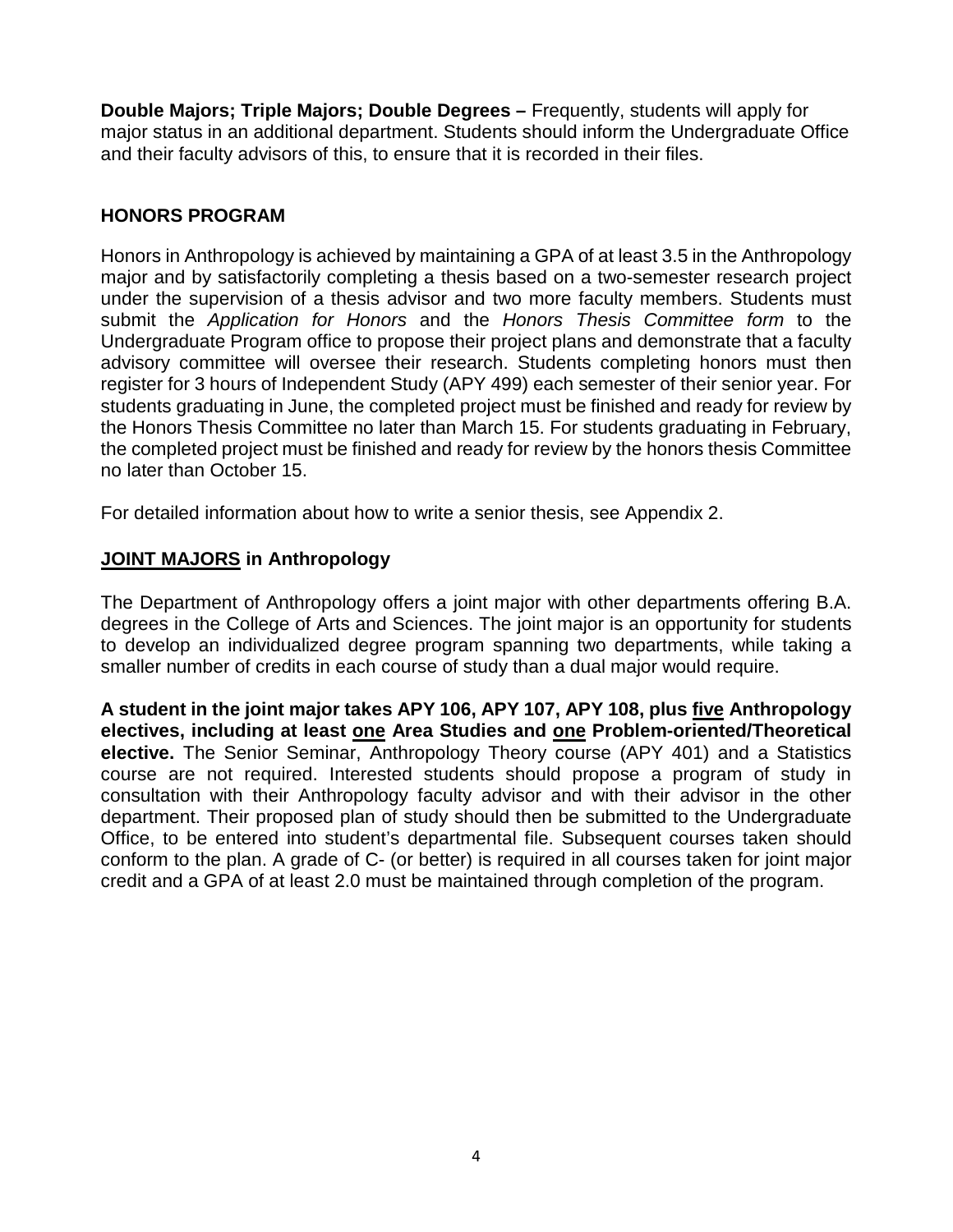## **COMBINED BA/MA PROGRAM**

The Department of Anthropology offers an accelerated track for students to earn both a BA and MA degree within 5 years.

BA/MA in Anthropology, Medical Anthropology Concentration

The combined Bachelor of Arts (BA) / Master of Arts (MA) in Anthropology - Medical Anthropology Concentration program is an accelerated 5-year track for students interested in pursuing careers in the health professions requiring an advanced degree.

Anthropology majors who meet eligibility requirements may apply to the MA in Anthropology - Medical Anthropology Concentration during their sophomore year. Upon acceptance into the program students incorporate graduate coursework beginning in their senior year.

## **Admission Requirements**

Students who meet the below eligibility requirements are welcome to apply to the BA/MA program:

- Currently an accepted Anthropology major
- 3.0 or higher GPA

It is recommended students apply no later than the second semester of their sophomore year.

#### **Combined Program Course Plan**

Students are encouraged to meet with the Director of Undergraduate Studies and the Director of Graduate Studies early in their decision-making to develop a course sequence plan. The below curricular plan is offered as a guide, but students can tailor a plan to meet individual interests through the advisement process.

Please visit <http://www.buffalo.edu/cas/anthropology/graduate-program/anthropology-ma.html> regarding graduate courses on offer through this program.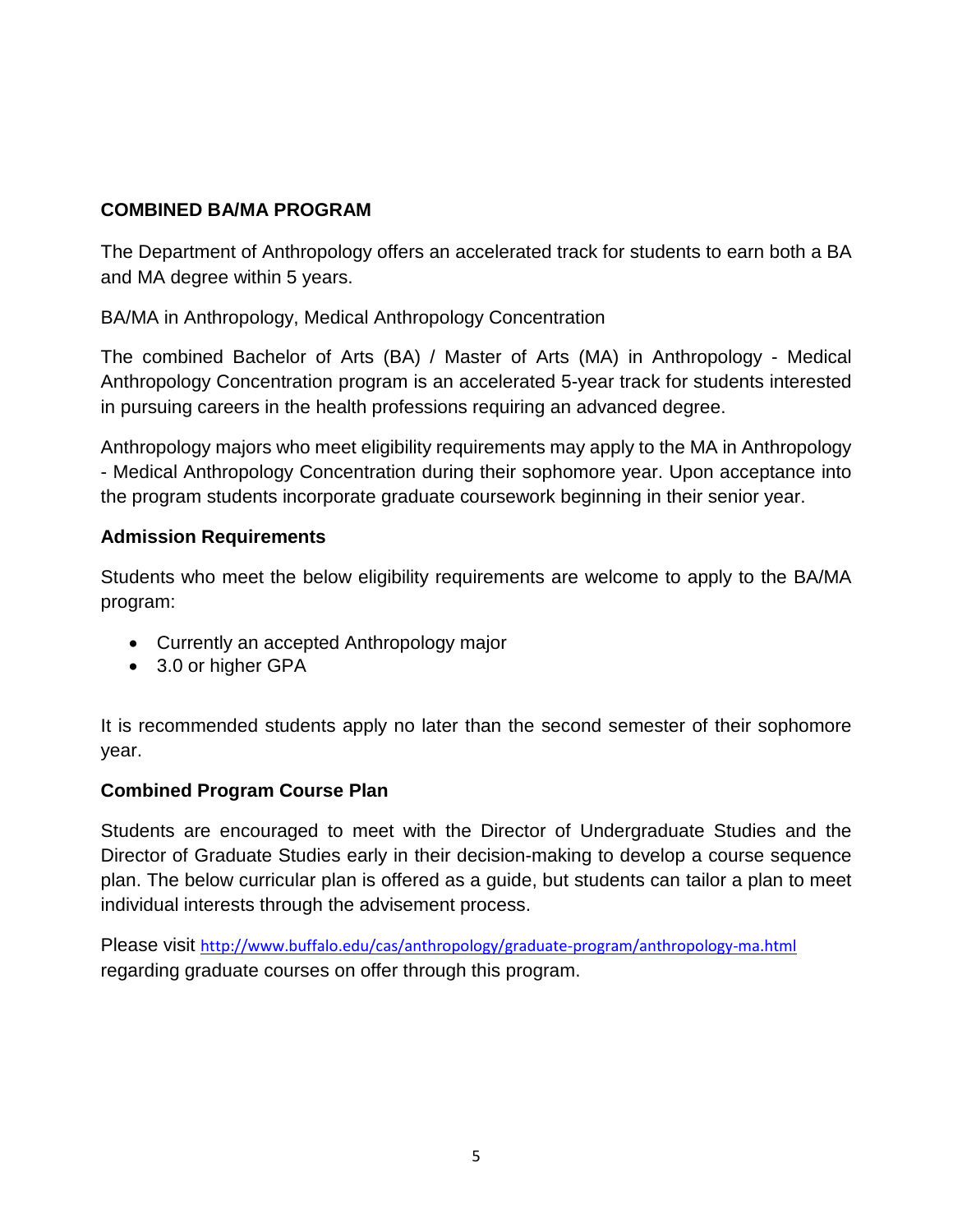## **REQUIREMENTS for the MAJOR in Anthropology**

**NOTE**: UB policy mandates that all courses used to satisfy a requirement for the major must be successfully completed with a letter grade of C- or above. S/U grades are not acceptable for major credit, with the sole exception of courses taken through the Study Abroad Program. (For general course credit, no more than 25% of a student's courses may be graded S/U.) To be in good standing, students must maintain *both* an *Overall GPA* and an *Anthropology GPA* of 2.0 (or better) through completion of their undergraduate program. **All students matriculating at UB in Fall 2018 or later must complete at least 24 credits in Anthropology courses at the 300 level or above.**

**Requirements: 12 Anthropology courses and 1 Statistics course.** Students must fulfill **all** these requirements by the spring of their senior year in order to graduate on time.

#### **A. Three Introductory Anthropology courses are required:**

 **APY 106** - Introduction to Cultural Anthropology (offered Fall and Spring)  **APY 107** - Introduction to Biological Anthropology (offered Fall and Spring)  **APY 108** - Introduction to Archaeology (offered Fall and Spring) (Students should take their 100 level courses at the beginning of their program)

#### **B. Nine Anthropology courses are required (see lists on next page), including:**

#### **APY 401 - Theory in Anthropology**

- **Two Area Study courses,** courses about the culture(s) of a specific geographic region; prehistory courses are acceptable where applicable.
- **Two Problem-Oriented or Theoretical courses,** courses focusing on specific topical/theoretical themes or methodological issues in anthropology.

#### **A Senior Seminar - APY 494** or other approved 400-level seminar.

 The Senior Seminar is required for full majors and is intended to be taken in the senior year.

**Three Electives** - Majors may choose electives from any of the APY courses listed on the following pages.

#### **C. One Course in Statistics:**

Acceptable Statistics courses include: CEP 207, GEO 211, PSC 200, PSC 408, PSY 207, SOC 294, STA 119, SSC 225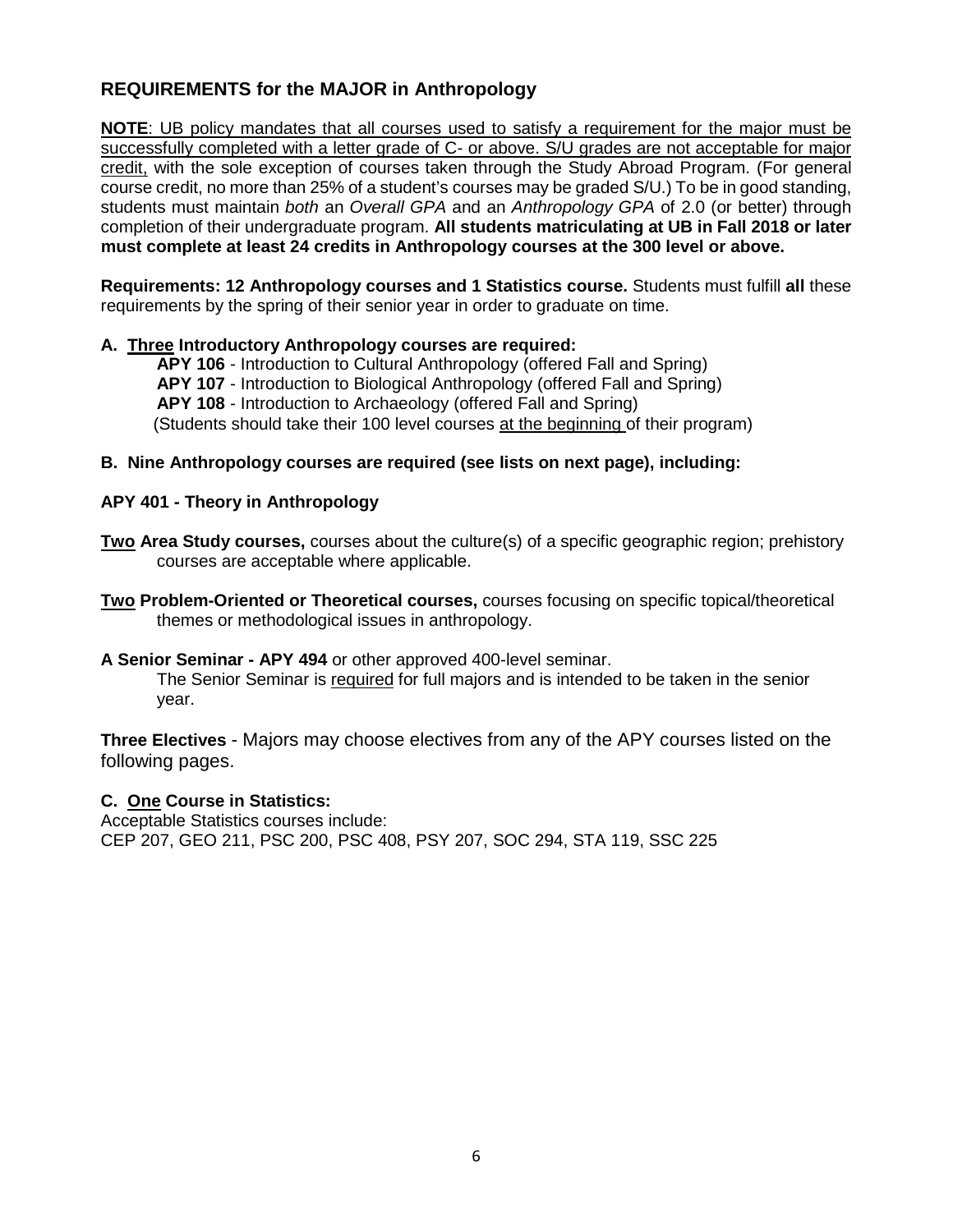### **CURRENT ANTHROPOLOGY COURSES**

Below are courses that are offered regularly. This is not an exhaustive list. Courses are 3.0 credits unless otherwise noted. The designations (prob) and (area) indicate whether a course satisfies problemoriented/theoretical or area study requirements. Consult each semester's course descriptions, available at the beginning of the prior semester on our website.

#### **REQUIRED COURSES**

 Introduction to Cultural Anthropology (offered Fall and Spring) Introduction to Biological Anthropology (offered Fall and Spring) Introduction to Archaeology (offered Fall and Spring) Theory in Anthropology (offered every Spring) (required for the Major only) Senior Seminar (typically, one seminar is offered per semester)

#### **SPECIAL TOPICS COURSES** (repeatable for credit with new topic)

 Special Topics in Anthropology (LEC) [280](http://undergrad-catalog.buffalo.edu/coursedescriptions/index.php?frm_abbr=APY&frm_num=280) Special Topics in Biological Anthropology (LEC) Special Topics in Cultural Anthropology (SEM) [410](http://undergrad-catalog.buffalo.edu/coursedescriptions/index.php?frm_abbr=APY&frm_num=410) Special Topics (focus varies) (SEM) Special Topics (focus varies) (SEM) [421](http://undergrad-catalog.buffalo.edu/coursedescriptions/index.php?frm_abbr=APY&frm_num=421) Special Topics (focus varies) (SEM) Anthro Archaeology Topics (SEM)

#### **ARCHAEOLOGY**

 Near & Middle East Prehistory (area) [331](http://undergrad-catalog.buffalo.edu/coursedescriptions/index.php?frm_abbr=APY&frm_num=331) Archaeology of the New World (area) North American Archaeology (area) [338](http://undergrad-catalog.buffalo.edu/coursedescriptions/index.php?frm_abbr=APY&frm_num=338) Field Research in Archaeology (6 cr.) (prob) Old World Prehistory (area) [367](http://undergrad-catalog.buffalo.edu/coursedescriptions/index.php?frm_abbr=APY&frm_num=367) Mesoamerican Archaeology (area) Theories in Archaeology (prob)<br> [404](http://undergrad-catalog.buffalo.edu/coursedescriptions/index.php?frm_abbr=APY&frm_num=404) Designing Material Culture (prob)<br>
441 Anthropological Demography (prob) Celtic, Anglo-Saxon, Viking Arch. (area) Human Impacts on Ancient Environments (prob) [480](http://undergrad-catalog.buffalo.edu/coursedescriptions/index.php?frm_abbr=APY&frm_num=480) Collapse of Civilization (prob)

#### **CULTURAL ANTHROPOLOGY**

 Musics of the World (area) Culture, Health and Illness (prob) [304](http://undergrad-catalog.buffalo.edu/coursedescriptions/index.php?frm_abbr=APY&frm_num=304) Food & Culture (prob) Psychological Anthropology (prob) 312 Culture and Reproduction (prob) Anthropology and Film (prob) [315](http://undergrad-catalog.buffalo.edu/coursedescriptions/index.php?frm_abbr=APY&frm_num=315) Cross-Cultural Study of Women (prob) Anthropology of War (prob) 320 Cognitive Anthropology (prob) Anthropology and Education (prob) [325](http://undergrad-catalog.buffalo.edu/coursedescriptions/index.php?frm_abbr=APY&frm_num=325) Contemporary Afro-Caribbean Religion (area) Peoples of Sub-Saharan Africa (area) [377](http://undergrad-catalog.buffalo.edu/coursedescriptions/index.php?frm_abbr=APY&frm_num=377) Magic, Sorcery & Witchcraft (prob) <u>[382](http://undergrad-catalog.buffalo.edu/coursedescriptions/index.php?frm_abbr=APY&frm_num=382)</u> Indians of South America (area) [393](http://undergrad-catalog.buffalo.edu/coursedescriptions/index.php?frm_abbr=APY&frm_num=393) Anthropology of Religion (prob)<br>394 Shamans and Healers of So. America (area) 402 Modern Europe (area) Shamans and Healers of So. America (area) Mythology of the Americas (area) [474](http://undergrad-catalog.buffalo.edu/coursedescriptions/index.php?frm_abbr=APY&frm_num=474) Urban Anthropology (prob) 477 Culture and Disability [488](http://undergrad-catalog.buffalo.edu/coursedescriptions/index.php?frm_abbr=APY&frm_num=488) Kinship & Social Structure (prob) Political Anthropology (prob)

- 
- 
- 
- 
- 
- 
- 
- 
- 
- 
- 
- 
- 
- 
- 

#### **BIOLOGICAL ANTHROPOLOGY**

 Primate Behavior and Ecology (prob) Comparative Primate Anatomy (lec) (Co-requisite with APY 346) (prob) Dissections in Comp. Prim. Anat. (lab) (Co-requisite with APY 345) (2 credits) Understanding Human Variation (prob) Forensic Anthropological Osteology (prob) 349 Human Genetics Evolution of Human Behavior – Our Stone Age Heritage (prob) Social Learning and Cultural Evolutionary Approaches in Anthropology (prob) Primate Diversity (prob) Evolutionary Medicine (prob) Advanced Biological APY (prob) Behavioral Research Methods Human Paleontology (prob) Supervised Teaching (variable credits)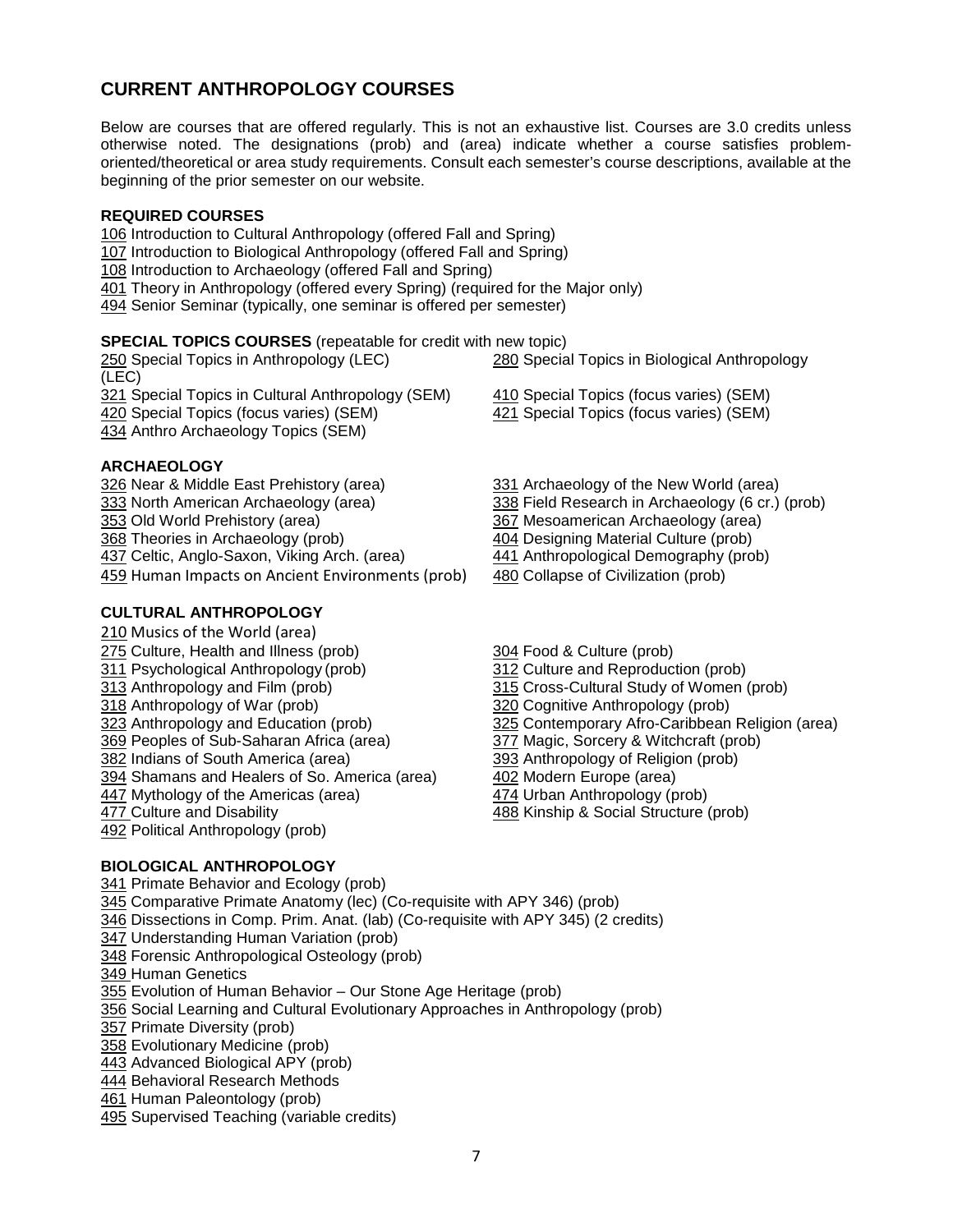#### **Courses Recommended for Pre-Medical/Pre-Dental Focus Area:**

Students in the Pre-Medical/Pre-Dental focus area are encouraged to choose their Problem Oriented courses from the following. Students are welcome to petition the Director of Undergraduate Studies to have other courses count towards the focus area requirements.

| APY 275 Culture, Health and<br><b>Illness</b>                    | APY 311 Psychological<br>Anthropology                                 | APY 312 Culture and<br>Reproduction                             |  |
|------------------------------------------------------------------|-----------------------------------------------------------------------|-----------------------------------------------------------------|--|
| APY 345 & APY 346 Comparative Primate Anatomy and Dissection Lab |                                                                       |                                                                 |  |
|                                                                  |                                                                       |                                                                 |  |
| <b>APY 348 Forensic</b><br>Anthropological Osteology             | <b>APY 394 Shamans and Healers</b><br>in South America                | <b>APY 349 Human Genetics</b>                                   |  |
| <b>APY 477 Culture and Disability</b>                            | <b>APY 545 Dental Anthropology</b><br>(with permission of instructor) | <b>APY 578 Ethnomedicine</b><br>(with permission of instructor) |  |

**APY 496, Internship.** An Internship can give students valuable practical experience while introducing them to a specific profession. The Department maintains a current list of agencies where past students have pursued internships (see [http://www.buffalo.edu/cas/anthropology/undergraduate-programs/experiential-learning-opportunities.html\)](http://www.buffalo.edu/cas/anthropology/undergraduate-programs/experiential-learning-opportunities.html), but does not guarantee the availability of internships at these agencies. The interested student, perhaps with the advice of the faculty advisor, should seek out relevant opportunities and must establish connections him/herself. The Office of Career Services (see p. 12) might be helpful. The terms of an internship should be worked out before the semester(s) of registration, between the student, the faculty advisor, and the agency supervisor. Such terms include: work description, intern hours, course credit hours and how the student's performance is to be evaluated and a grade assigned. If the student simply wants transcript credit for the internship, he/she might register to be graded S/U, and the agency supervisor should write a formal letter of assessment for the student's file. For a letter grade, so that the internship can count toward the anthropology major, the student should report periodically to the faculty advisor, and submit reports, or a journal, and/or a final paper; and the agency supervisor is asked to submit a formal letter assessing the student's performance. The advisor assigns a grade based on all agreed-upon criteria. Standard UB guidelines suggest that each credit requires 3 hours of work per week; but the host agency might have other expectations.

Students cannot register for 496 themselves. Once details are worked out, the student must complete an **Internship Data Form** (see p. 14) and bring it and any supporting documents to the Undergraduate Office for registration authorization. The student will then be force registered into APY 496 for the appropriate, agreed-upon, number of credit hours. When the internship has been completed the student must submit an appropriately signed **Record of Internship Form** (see p. 14).

**Caution: Conducting student projects through the Internship.** The agency offering the internship likely expects certain work to be done and the student's first obligation is to the host agency's expectations. If the student wants to conduct any sort of investigation through the internship, for an academic project, that **must** be explicitly arranged in advance, and the job supervisor must consent. It may be that the hours scheduled will not allow for such investigation, but extra hours must be requested. Standard rules and expectations of research projects would apply, including obtaining Informed Consent.

**APY 499, Independent Study.** This course, with variable credits, is available for the student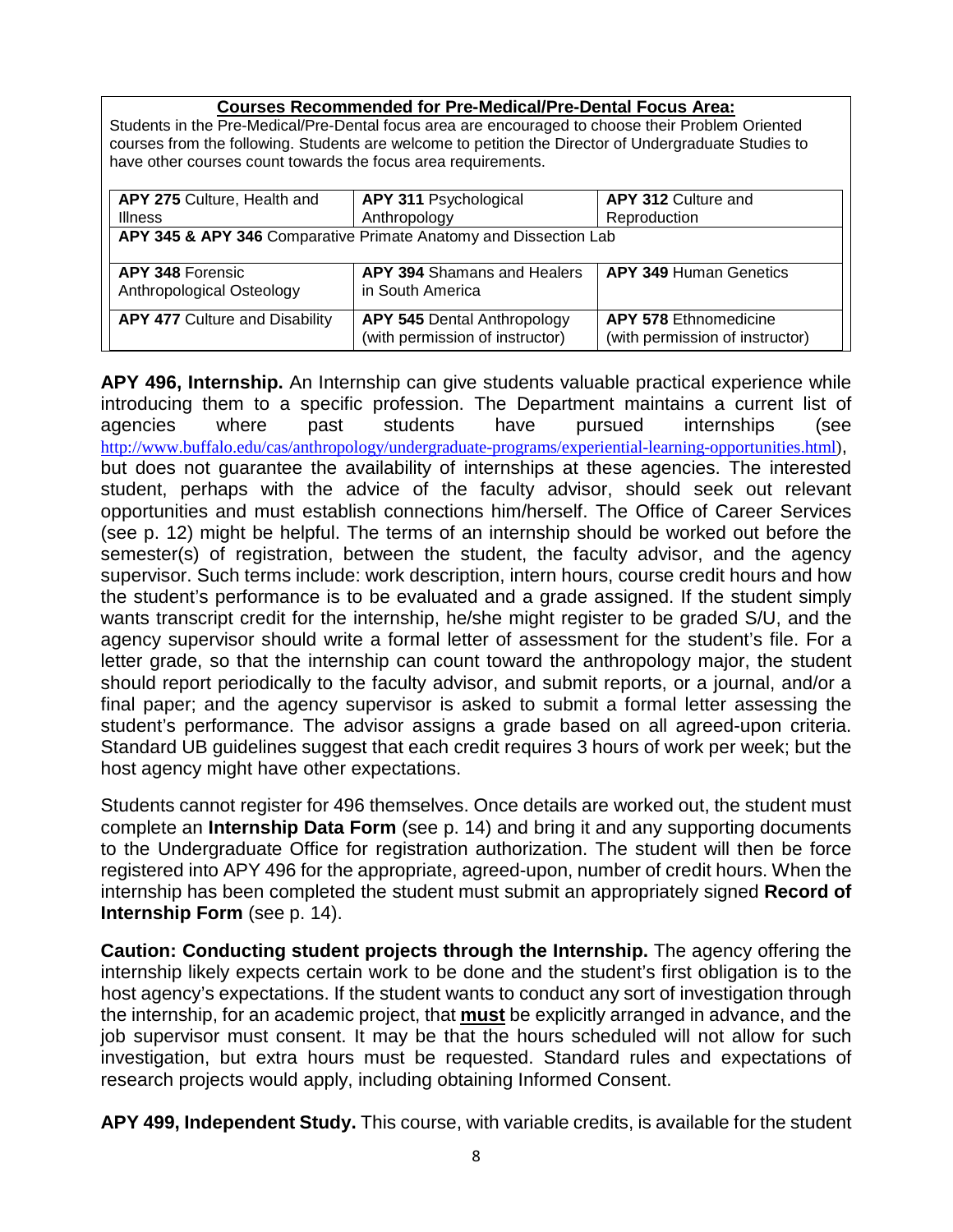to pursue topics not covered by formal courses, or research leading to an Honors project under the direct supervision of a faculty advisor. Students cannot register for 499 themselves. The student **must** consult with a faculty advisor. Both student and advisor should complete the appropriate form (see p. 14); the student should bring the form and any supporting documents to the Undergraduate Office for registration authorization. By University and SUNY policy, a detailed record of work accomplished under the 499 must be filed on that form, with appropriate signatures; if the student's work changes significantly during the semester, a new form must be completed and filed.

**Study Abroad.** The Department encourages a Study Abroad experience for anthropology majors, after the student has had some formal anthropological training. The University at Buffalo and several SUNY campuses operate such programs, and the student may register through any of them. The student should plan to earn departmental major credit during the experience and, with descriptions of course offerings from the host institution, the student should consult with his/her advisor about a curriculum. Questions about acceptability of any courses for department credit should be brought to the DUS before the student departs; and the student should bring back the syllabi for courses taken which he/she hopes to petition for departmental credit. It is sometimes possible to conduct a project of investigation for the an honors project during the Study Abroad experience; the student should plan carefully with his/her Advisor and the DUS in advance. Because of differences in methods of evaluation, Study Abroad courses are commonly graded S/U on the student's record, but major credit is earned.

**Courses taken outside the Dept. of Anthropology** – At least six (6) of the courses used for UB major credit **must** be UB Department of Anthropology courses. Students may petition the Undergraduate Committee for acceptance of courses taken elsewhere, in other UB departments or at other colleges. Normally, anthropology courses taken elsewhere will be accepted. No more than 3 non-anthropology courses will be accepted for UB Anthropology major credit. UB has articulation/transfer arrangements with most colleges in NY State for their equivalents to our APY 106, APY 107, and APY 108. For any other requests students must use the **Petition Form** (see p. 14), available online, and they must attach a copy of the syllabus of the course being petitioned. Students may also petition any UB courses that might satisfy our requirements. Several faculty members with anthropological training are employed in other departments and schools, and many courses taught by nonanthropologists have clear relevance to the socio-cultural and methodological issues studied by anthropology.

## **MINORS in Anthropology**

Students applying for a minor in Anthropology must have a GPA of 2.0 (or better) and must have completed at least one of the required introductory courses: APY 106, APY 107, or APY 108. A grade of C- (or better) is required for all courses taken for minor credit. Students declaring a minor in Anthropology should so by completing and submitting the online [application.](http://www.buffalo.edu/cas/anthropology/undergraduate-programs/minor_requirements/application-to-the-minor.html) In accord with UB policy, majors in Anthropology may not also declare a minor in Anthropology.

Minors should follow the same registration procedures as described on p. 3 for the Major. Minors should register early, so that they are included in the Department e-mail list and they receive all announcements of departmental events. Minors are encouraged to participate in activities of the Anthropology Club.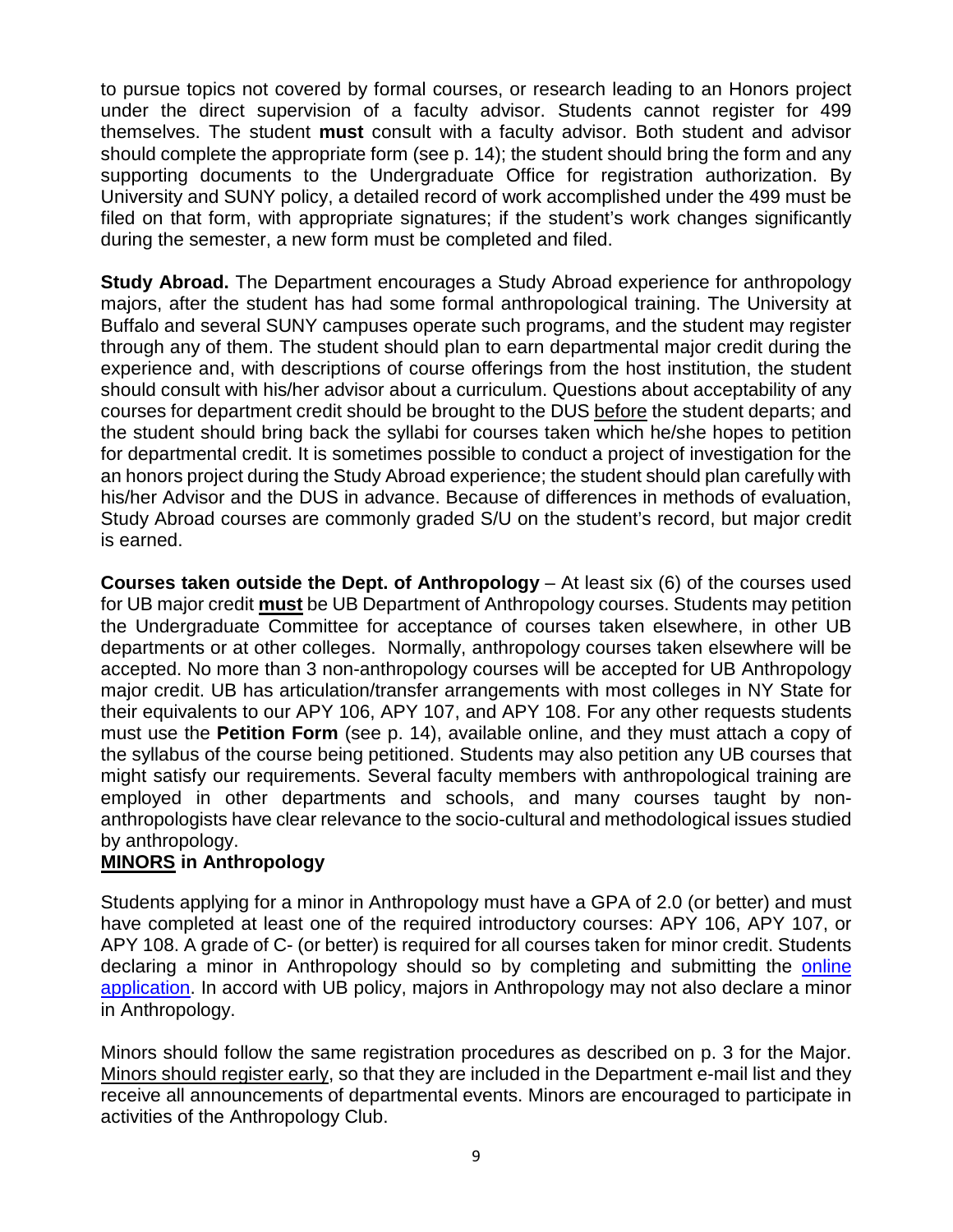|                                                    | <b>GENERAL Anthropology</b> - minimum of <b>7 required courses</b> including:<br>APY 106, APY 107 and APY 108<br>plus 4 Anthropology electives |
|----------------------------------------------------|------------------------------------------------------------------------------------------------------------------------------------------------|
|                                                    | (including one Area Study course, at 200-level or above)                                                                                       |
| <b>ARCHAEOLOGY</b>                                 | minimum of <b>6 required courses</b> including:<br>APY 105 and APY 108                                                                         |
|                                                    | plus 4 Anthropology electives                                                                                                                  |
|                                                    | (including one Area Study course at 200-level or above)                                                                                        |
|                                                    | <b>CULTURAL Anthropology</b> - minimum of <b>6 required courses</b> including:                                                                 |
|                                                    | <b>APY 105 and APY 106</b>                                                                                                                     |
|                                                    | plus 4 Anthropology electives                                                                                                                  |
|                                                    | (including one Area Study course at 200-level or above)                                                                                        |
|                                                    | <b>BIOLOGICAL Anthropology</b> - minimum of <b>6 required courses</b> including:                                                               |
|                                                    | <b>APY 105 and APY 107</b>                                                                                                                     |
|                                                    | plus 4 Anthropology electives                                                                                                                  |
|                                                    | (including one Area Study course at 200-level or above)                                                                                        |
|                                                    | <b>MEDICAL Anthropology</b> - minimum of <b>7 required courses</b> including:                                                                  |
|                                                    | <b>APY 106 and APY 107</b>                                                                                                                     |
|                                                    | <b>APY 275</b>                                                                                                                                 |
|                                                    | plus 4 Anthropology electives                                                                                                                  |
|                                                    | (including one Area Study course and 3 other APY electives chosen from the list of recommended                                                 |
| Pre-medical/Pre-dental Focus Area courses on p. 7) |                                                                                                                                                |

**NOTE TO ALL MAJORS, JOINT MAJORS, and MINORS:** The above-described guidelines are general. They may not apply in all cases. It is the student's responsibility to plan his/her program carefully with his/her faculty advisor and to understand applicable expectations and deadlines, as well as to meet with the faculty advisor at least once each semester to be sure the program is on track. "Eleventh-hour" requests for variances, waivers, or extensions may not be granted.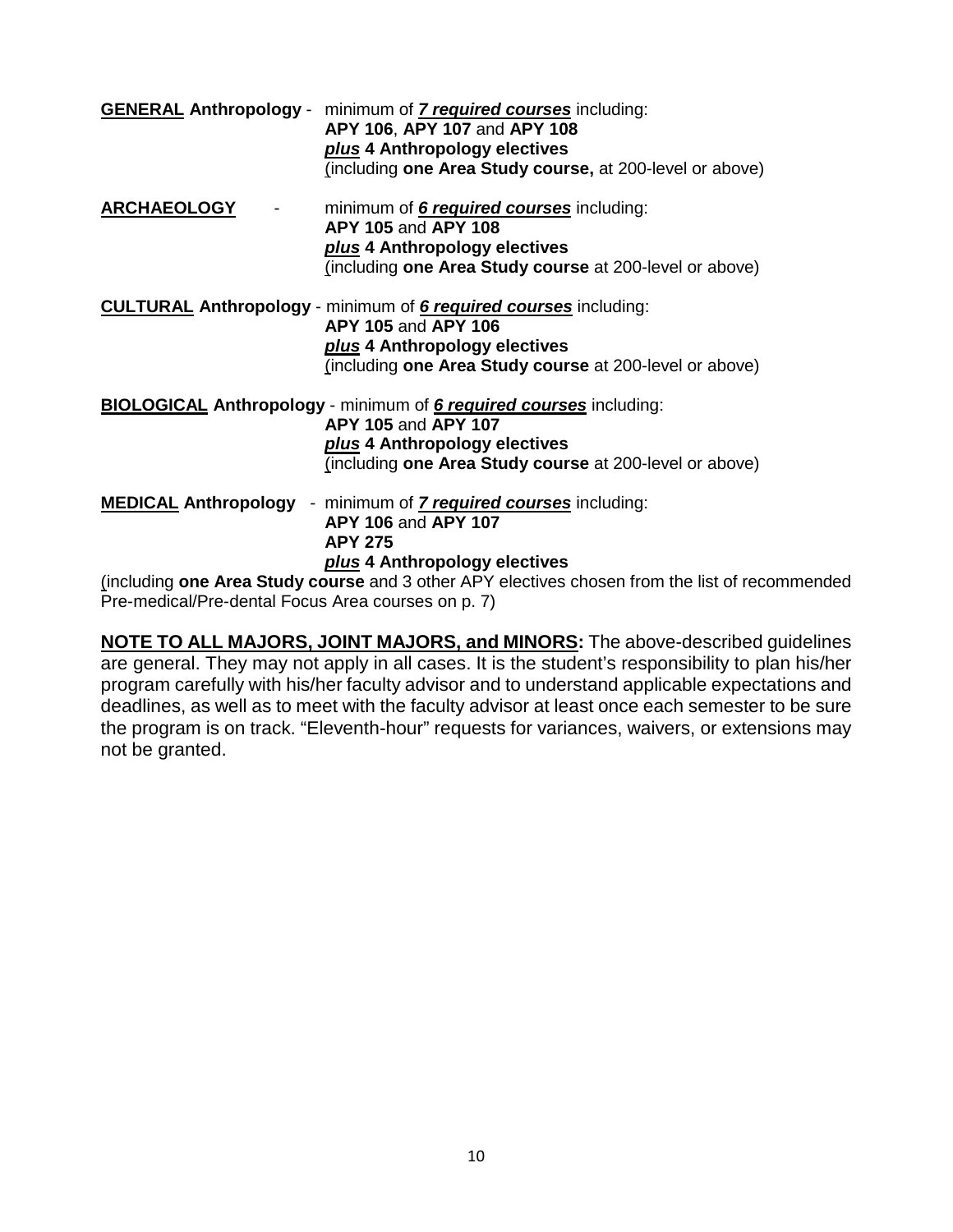## **STUDENT POSTER COMPETITION**

Junior and senior anthropology majors (including double majors) have the opportunity to participate in an annual Student Poster Competition. The event will take place every Spring semester.

The Competition showcases student activities such as participation in field schools and study abroad programs, internships, independent study, volunteer work, and honors research. Participants display their posters and answer questions about their research in a public venue on campus during a two- to three-hour period. A panel of judges reviews the posters and awards up to three prizes to the best presentations. This event is designed to help Anthropology majors develop skills in displaying and communicating about their projects and to introduce non-majors to our department's programs and opportunities.

Students interested in participating are encouraged to consult with their faculty advisors and to sign up for the poster competition at least three months before the event is scheduled. Projects involving data or information received from individuals or groups of people, referred to as "research participants," such as interviewing, surveys, anthropometrics, ethnohistory, may require approval from UB's Institutional Review Board (IRB) and the submission of specific ethics forms to IRB before the research begins. Faculty will assist students in preparing the research protocols.

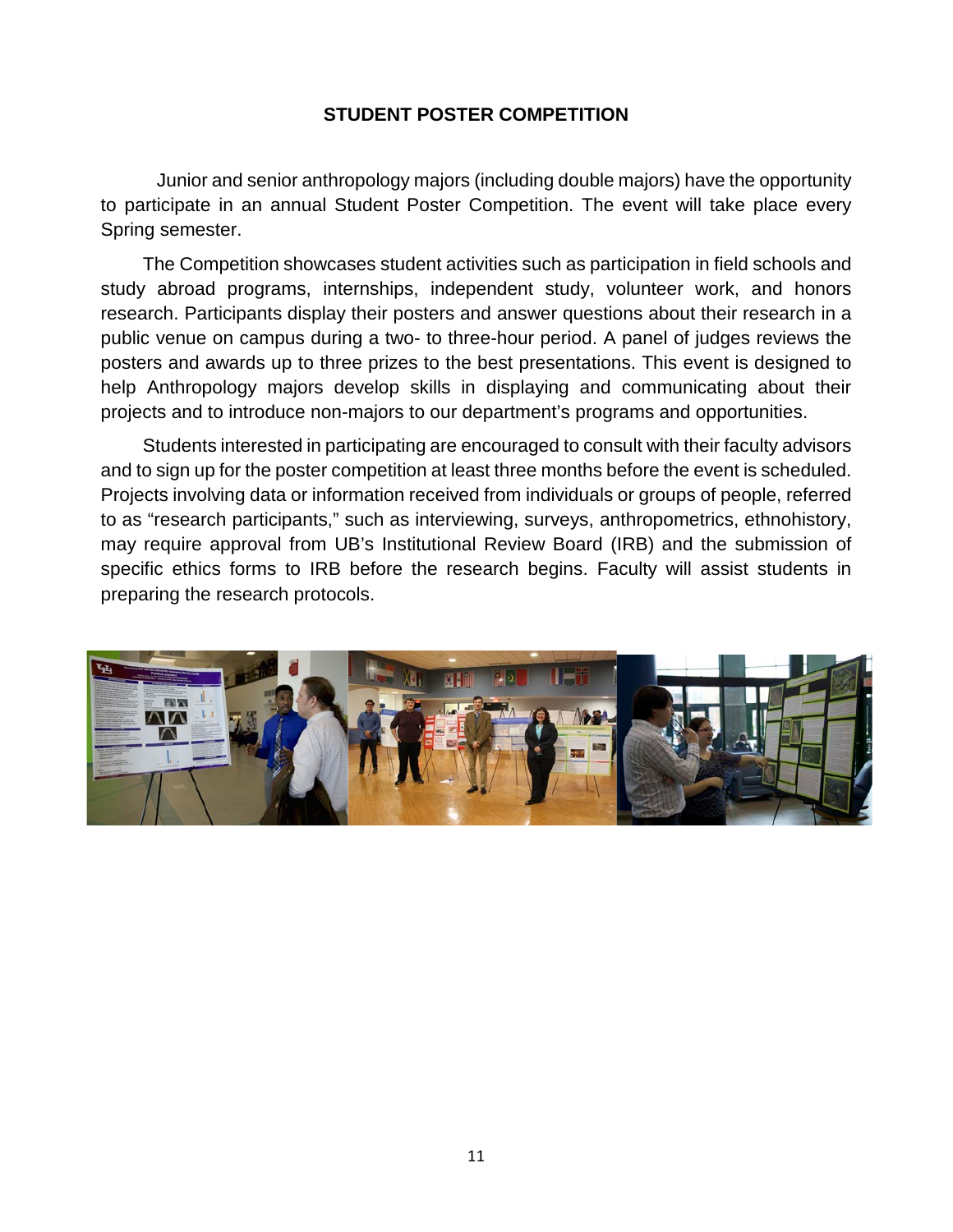## **OTHER THINGS YOU SHOULD KNOW**

**STUDENTS IN DIFFICULTY** – Students in **any kind** of difficulty, academic or personal, that may interfere with their school work, should talk to their advisor, or the Director of Undergraduate Studies, or to a CAS Advising Advisor in 275 Park Hall, **right away** (645-6883; the staff person who advises Anthropology students is Janeen Wilder; jwilder@buffalo.edu). DO NOT WAIT. You are guaranteed confidentiality under FERPA and most problems can be resolved through early intervention. Delay increases the difficulty of resolution.

Students with disabilities, are encouraged to visit the university's **Accessibility Resources Office** at 60 Capen Hall (645-2608) for consultation. You might qualify for certain accommodations to help you satisfy academic requirements.

The University Counseling Center at 120 Richmond Quad (645-2720) offers free and confidential counseling.

If circumstances make it wise to take a semester or two off, students should apply for a **Leave of Absence** through the CAS Student Advisement Services, 275 Park Hall (see above). Do not simply stop attending class if you hope to return to the University at Buffalo. A leave of absence assures simple re-entry, under the requirements in effect at the time of your original admission.

**ACADEMIC INTEGRITY** – Plagiarism or any form of academic dishonesty is extremely serious and can permanently damage your career. Students **must** read and understand University policy at <https://www.buffalo.edu/academic-integrity.html>. If you have **any** doubts about what constitutes violation of University policy on academic integrity, please ask a member of staff or faculty.

**BASIC SCHOLARLY SKILLS.** It is expected that students in our program will be competent and diligent in scholarly skills such as: reading and understanding syllabi and other course material; listening to class material; taking notes on class material and outside readings; writing clearly and grammatically; understanding principles of academic integrity; understanding basic principles of research, scientific method, and critical thinking. Faculty are encouraged to advise students of any deficiency in any of these areas of scholarship; and such students should seek help early in their careers.

**Academic Advisement Report (AAR).** – Your Academic Advisement Report (AAR), accessible through HUB at the Academic Requirements tab, tracks your progress through both UB and your major requirements. You should check it every semester and, if you see any discrepancy, you should report it to the Anthropology Undergraduate Office or to the CAS Advisement Office in 275 Park Hall immediately.

**ANTHROPOLOGY CLUB** – All majors and minors are automatically members of The Undergraduate Anthropology Club, which meets frequently for special events including movies, guest lectures, field trips, social gatherings, holiday parties, etc. The Club's budget and activities are managed by four officers, elected by the membership at the end of each academic year: President, Vice President, Secretary, and Treasurer. The Club is supported by your mandatory fees; club members will conduct supplemental fund-raisers for club expenses or for charitable causes. The Club is active and its programs are interesting and varied, and we urge all students to participate. The DUS is ad hoc faculty advisor to the Club. Club events are announced over the student anthropology listserv.

**LAMBDA ALPHA NATIONAL ANTHROPOLOGY HONOR SOCIETY** – UB's chapter is Lambda of New York. Lifetime membership for a nominal one-time fee is offered to students with at least 12 credits in anthropology and a GPA of 3.5. The faculty advisor is the Department Chair, Dr. Jaume Franquesa. Among the benefits of membership is eligibility to apply for a \$5,000 scholarship for graduating seniors. For further information, visit their website at https://laanthro.org/.

**CAREER DESIGN CENTER** – Located at 259 Capen Hall, this office assists students in areas of selfassessment, career exploration, internship searches, and job searches. See <http://www.buffalo.edu/career/> or call 645-2231. **Note**: our major is not intended to prepare students for careers as anthropologists. An anthropology major prepares students exceptionally well for life in today's world, and for any job that involves interaction with other people; to be a professional anthropologist the student is encouraged to seek an advanced degree.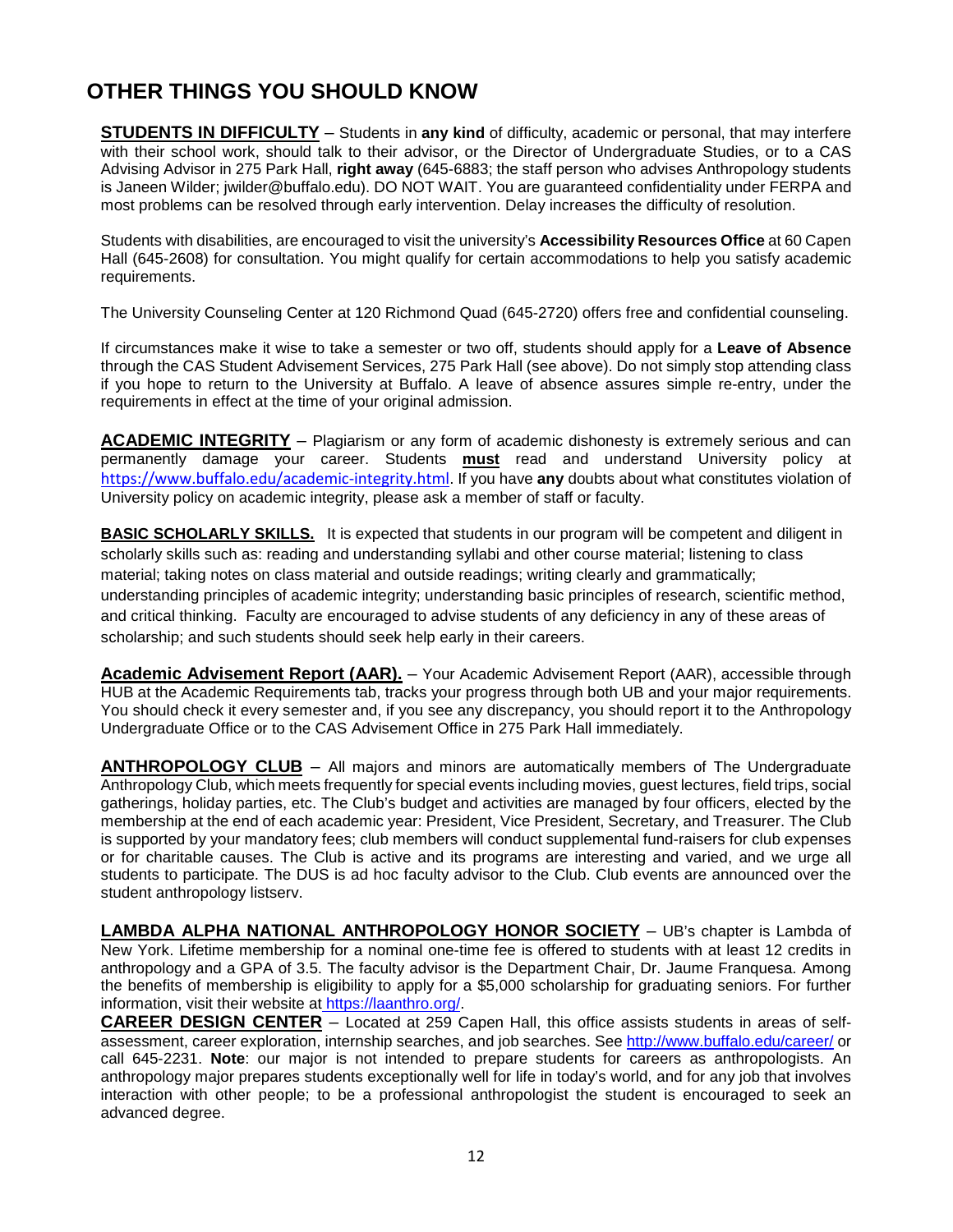#### **COMMENCEMENT INFORMATION**

Degrees are conferred three times each year: September 1, February 1, and June 1. Students must complete and submit an Application for Conferral through their Student HUB. For September conferral, applications **must** be submitted by July 15; for February conferral, by October 15; for June conferral, by February 22. To march in the General Commencement ceremony in May, and to reserve guest tickets, students should go to the Commencement website.

#### **COMMENCEMENT HONORS & AWARDS**

Students are eligible for any of a number of SUNY, UB, and departmental awards made toward the end of the year, and announced and presented at commencement ceremonies.

**SUNY Chancellor's Award for Student Excellence**, the highest student award. Candidates are selected by a UB committee based on overall GPA and activities, then forwarded to Albany where final SUNY-wide candidates are selected.

**College of Arts & Sciences Outstanding Senior/Dean's Commencement Award**. The DUS and Undergraduate Committee select the best senior candidate based on GPA and university service, and submit the dossier to the CAS Dean.

**Department of Anthropology Leadership Award**, given to the individual(s) demonstrating marked service to the department.

**Lucia Maria Houpt Award** is awarded to the outstanding graduating senior in the department based on GPA, departmental service, and university-wide service; selected by the DUS and Undergraduate Committee.

**Marion Dickson Award for Outstanding Junior is** based on overall and departmental GPA and departmental service; selected by the DUS and Undergraduate Committee.

In the Spring semester faculty and students will be invited to nominate graduating seniors for the following awards (self-nominations are encouraged!); final selections are made by the DUS and Undergraduate Committee:

**Justin Van Ness Award**, to a graduating senior with documented active interest in the environment.

**Klein Family Award**, for a graduating senior with documented plans to attend medical or dental school.

**Nathaniel Cantor Award**, to a graduating senior with documented plans to pursue work in Social Work or Vocational Rehabilitation.

**Phyllis Hartrich Memorial Award** supports independent undergraduate research. The award honors the memory of Phyllis Hartrich, who served for many years as the Undergraduate Coordinator in the Anthropology Department. A call for proposals for independent research is circulated to undergraduates each fall. The research project must be designed and carried out by students in consultation with their advisors. The award is designed to defray expenses directly related to research, including equipment and travel to research sites. No funds will be provided for conference travel or for faculty member research. Award recipients are selected by the Director of Undergraduate Studies in consultation with members of the Undergraduate Committee. **Undergraduate Professional Activities and Achievement in Anthropology Award** is presented to a graduating senior who has engaged in professional activities to an extent that it warrants special recognition.

Election to **Phi Beta Kappa,** the nation's oldest and most prestigious honors society, is offered to outstanding juniors and seniors by a Committee of the UB Chapter. Induction is based on GPA (criteria determined by the UB Chapter each year), a minimum number of UB credit hours, and service.

**Latin Honors**: *cum laude* ("with praise;" cumulative GPA of 3.2), *magna cum laude* ("with great praise;" cum. GPA of 3.5), or *summa cum laude* ("with highest praise;" cum. GPA of 3.75) are bestowed by UB upon conferral of degree.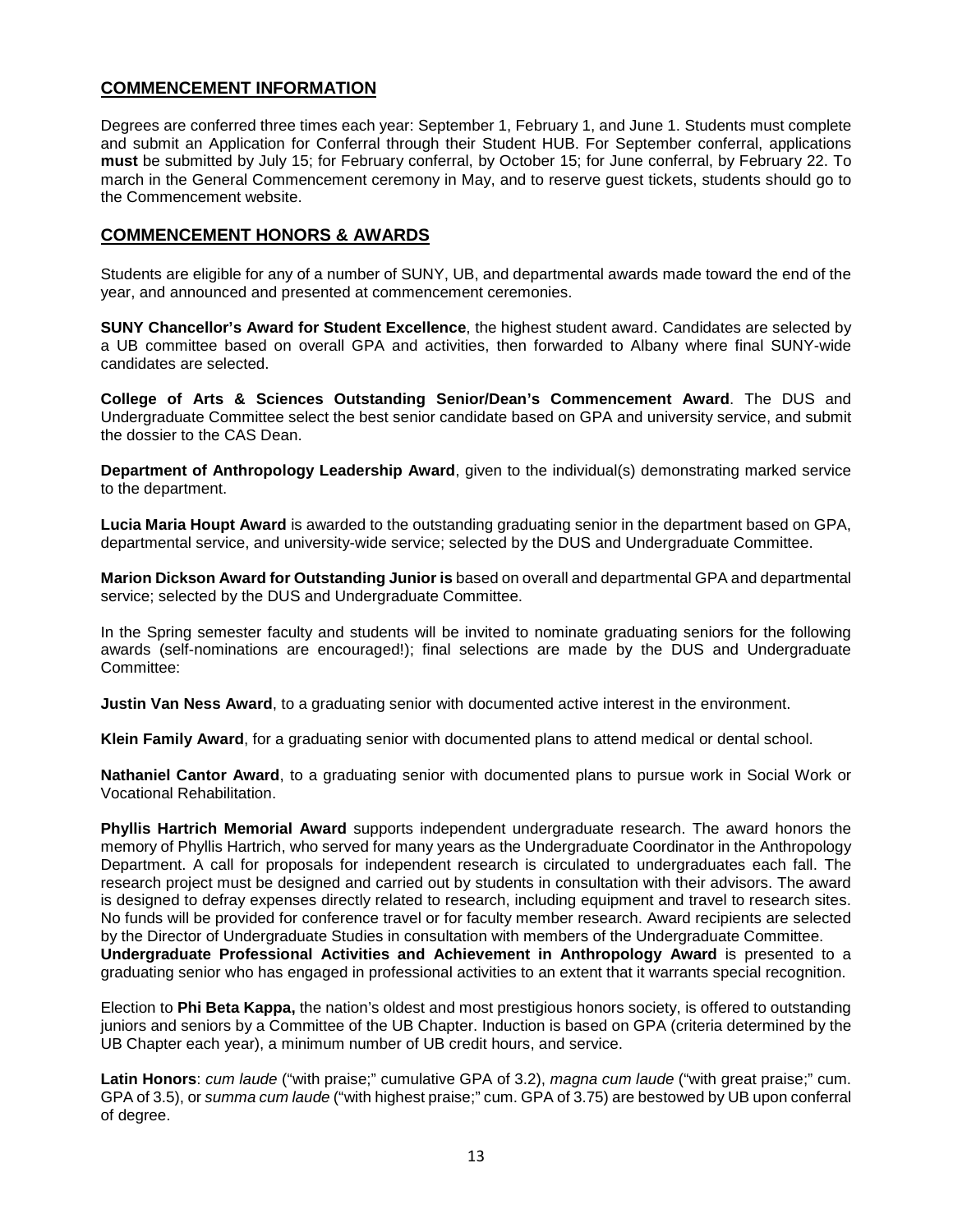#### **DEPARTMENTAL FORMS**

These forms are located in the rack located outside the departmental Undergraduate Office at 368 Academic Center; they are also available for downloading at the Department website.

**Application for Major Status** – A student applying for major status (full major; double major; joint major) should complete and submit the [online application.](http://www.buffalo.edu/cas/anthropology/undergraduate-programs/major_requirements/application-to-the-major.html) **Note**: area of interest must be indicated.

**Application for Minor Status** – A student applying for minor status is required to complete and submit the [online application.](http://www.buffalo.edu/cas/anthropology/undergraduate-programs/minor_requirements/application-to-the-minor.html) **Note**: area of interest must be indicated.

**APY 499 - [Undergraduate Independent Study Form](http://www.buffalo.edu/content/dam/cas/anthropology/anthroforms/APY%20496%20-%20Independent%20Study%20Form.pdf) –** This completed form must be signed by the Anthropology faculty member who has agreed to be the advisor of the project and personally submitted to the department's Undergraduate Office as soon as the student and the advisor have established the course requirements; have devised a plan and method of research; and before the student registers for the course. Upon submission of the completed form, the Program Coordinator in the Undergraduate Office will force register the student for the course.

**APY 496 – [Internship Data Form](http://www.buffalo.edu/content/dam/cas/anthropology/anthroforms/APY%20496%20-%20Record%20of%20Internship%20Form.pdf)** – This form must be completed and signed by the student, the faculty advisor and agency supervisor. It must be submitted to the departmental Undergraduate Office before registering for the internship. Directions for initiating and completing the internship process are printed on the form. Upon submission of the form, the Program Coordinator in the Undergraduate Office will force register the student for the course. Upon finishing the internship, the student is required to submit the completed *Record of Internship Form* to the Undergraduate Office, along with any supporting documents.

**Petition [To Recognize Other University Course](http://www.buffalo.edu/content/dam/cas/anthropology/anthroforms/Petition%20to%20Recognize%20Other%20Uni%20Course.pdf) Form** – This form should be used 1) to request that a course taken at the University at Buffalo or at another academic institution be considered in satisfying a departmental requirement, in which case **a syllabus of the course actually taken must** be attached to the form; or 2) to request waiver of a specific Departmental requirement, in which case originals of supporting documentation must be attached to the form.

**[Request for an Advisor Change](http://www.buffalo.edu/content/dam/cas/anthropology/anthroforms/Request%20for%20a%20change%20of%20advisor%20Form.pdf)** – This form allows students to request a new faculty advisor. Students may name a new advisor and the new advisor must sign the form, or student can request that the Program Coordinator assign a faculty advisor in their new area.

**[Senior Honors Thesis: Application](http://www.buffalo.edu/cas/anthropology/undergraduate-programs/advisement/forms.html) and Committee Formation Form** – A student applying for the departmental Honors Program must maintain a 3.5 departmental GPA and satisfactorily complete a thesis based on a two-semester research project under the supervision of a thesis advisor. Students planning to complete an honors thesis must submit the *Application for Honors* and the *Honors Thesis Committee* forms to the Program Coordinator for review and approval by the Director of Undergraduate Studies.

**STUDENTS AND FACULTY:** Please help us to make this handbook as useful as possible. Give your critiques, suggestions for revision, expansion, whatever ways you think this document can be improved, to the Undergraduate Office, or by e-mail to the Director, Dr. Noreen von Cramon-Taubadel (noreenvo@buffalo.edu).

Revised 08/21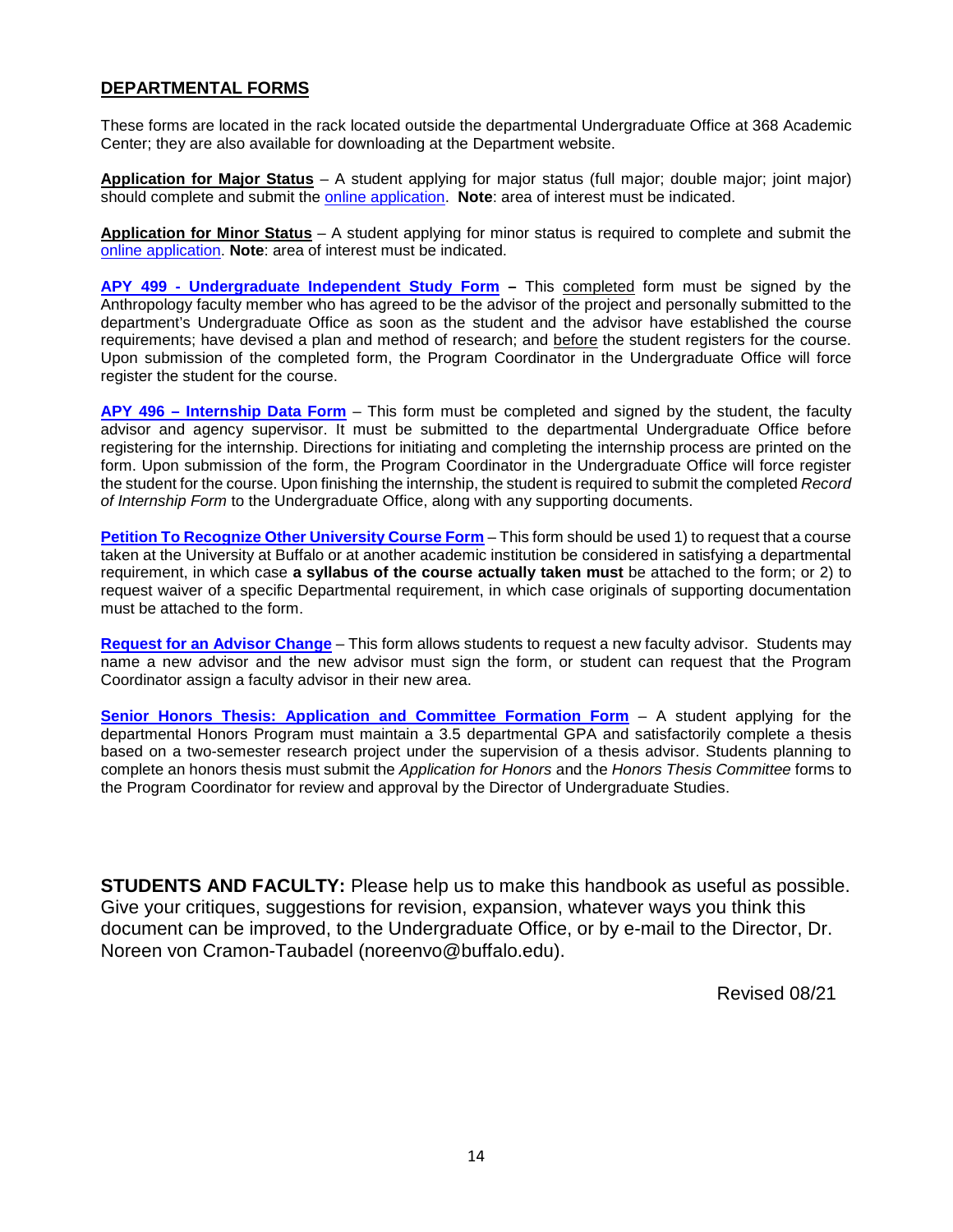## **Finish in Four Degree Completion Plan**

## **B.A. in Anthropology, University at Buffalo (SUNY)**

## **Student Learning Outcomes**

## **I. Learning about Anthropology**

- **Develop understanding of the history of anthropological thought.**
- Understand core concepts in cultural anthropology, biological anthropology, and anthropological archaeology.
- Demonstrate a well-rounded understanding of theories and methods fundamental to all subfields of anthropology.
- **Gain field research experience.**

## **II. Skills**

- Develop the ability to read, analyze, and critically evaluate scholarly books and articles.
- **Formulate effective written and oral arguments.**
- Analyze complex political, social, economic, cultural, historical, and biological issues from multiple theoretical and methodological perspectives.
- **•** Develop research and communication skills.

#### **III. Learning about the World**

- Use anthropological concepts and methods to understand the transformations in cultures, societies, and human and natural systems past and present.
- **Develop cross-cultural awareness**
- Integrate insights from cultural anthropology, biological anthropology and archaeological anthropology into a comprehensive, holistic understanding of humanity.
- Apply theoretical and analytical skills learned in the classroom to a real-life setting.

These learning outcomes will be accomplished through required and elective courses, including study-abroad programs, internships, and honors theses

(for further details regarding specific learning outcomes, see the sample detailed outline of the 4 year degree completion plan starting on p.3).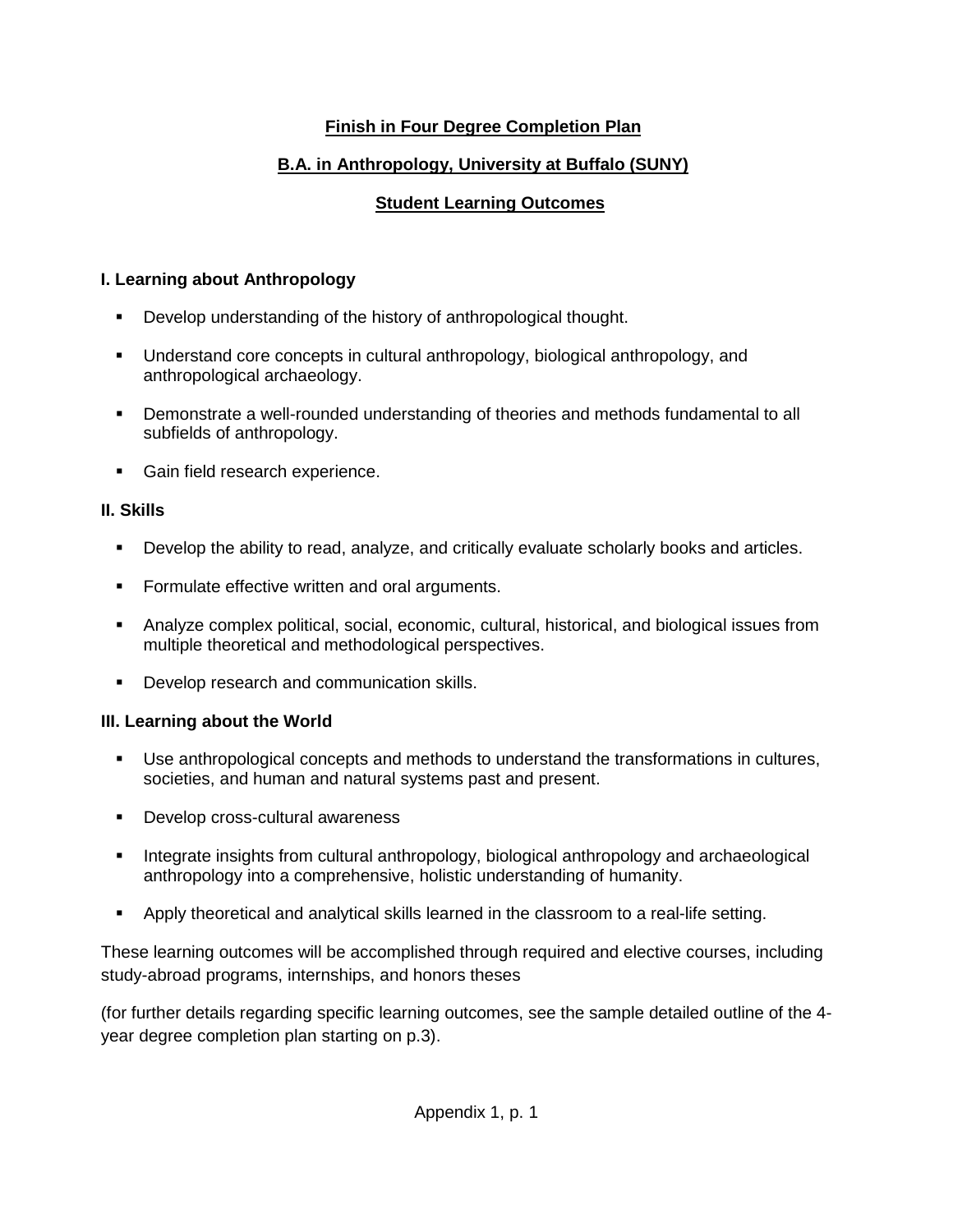### **4-year Degree Completion Plan: A General Overview**

#### **FIRST YEAR**

- ▶ APY 106: Introduction to Cultural Anthropology
- APY 107: Introduction to Physical Anthropology
- APY 108: Introduction to Archaeology

### **SECOND YEAR**

- $\triangleright$  One APY problem-oriented/theoretical course
- One APY area studies course
- $\triangleright$  APY 401: Theory in Anthropology
- $\triangleright$  Statistics course

#### **THIRD YEAR**

- One APY problem-oriented/theoretical course
- One APY area studies course
- $\triangleright$  One APY elective course
- **►** Begin work on an Honors Thesis [**optional**, but highly recommended for a student with an anthropology GPA of 3.5 or higher and the desire to graduate with Honors in Anthropology] and potential IRB review (if you plan to publish or otherwise disseminate information obtained as a result of your study)
- Semester-long study abroad program [**optional**; discuss with your advisor: learning outcomes and assessment tools; petition(s) to transfer course credit; and, how a study abroad experience would affect your 4-year Degree Completion Plan]

#### **\*\*Summer between 3rd and 4th year\*\***

- Summer study-abroad program [**optional**; discuss with your advisor: learning outcomes and assessment tools; and, petition(s) to transfer course credit]
- $\triangleright$  IRB review (if you work on an Honors Thesis and plan to publish or otherwise disseminate information obtained as a result of your study)

#### **FOURTH YEAR**

- APY 494: Senior Seminar (or approved 400-level course)
- $\triangleright$  Two APY elective courses
- Honors Thesis [**optional**, but highly recommended for a student with an anthropology GPA of 3.5 or higher]
	- Internship [**optional**; design in consultation with your advisor and discuss with your internship supervisor your own specific learning outcomes to be achieved through the internship]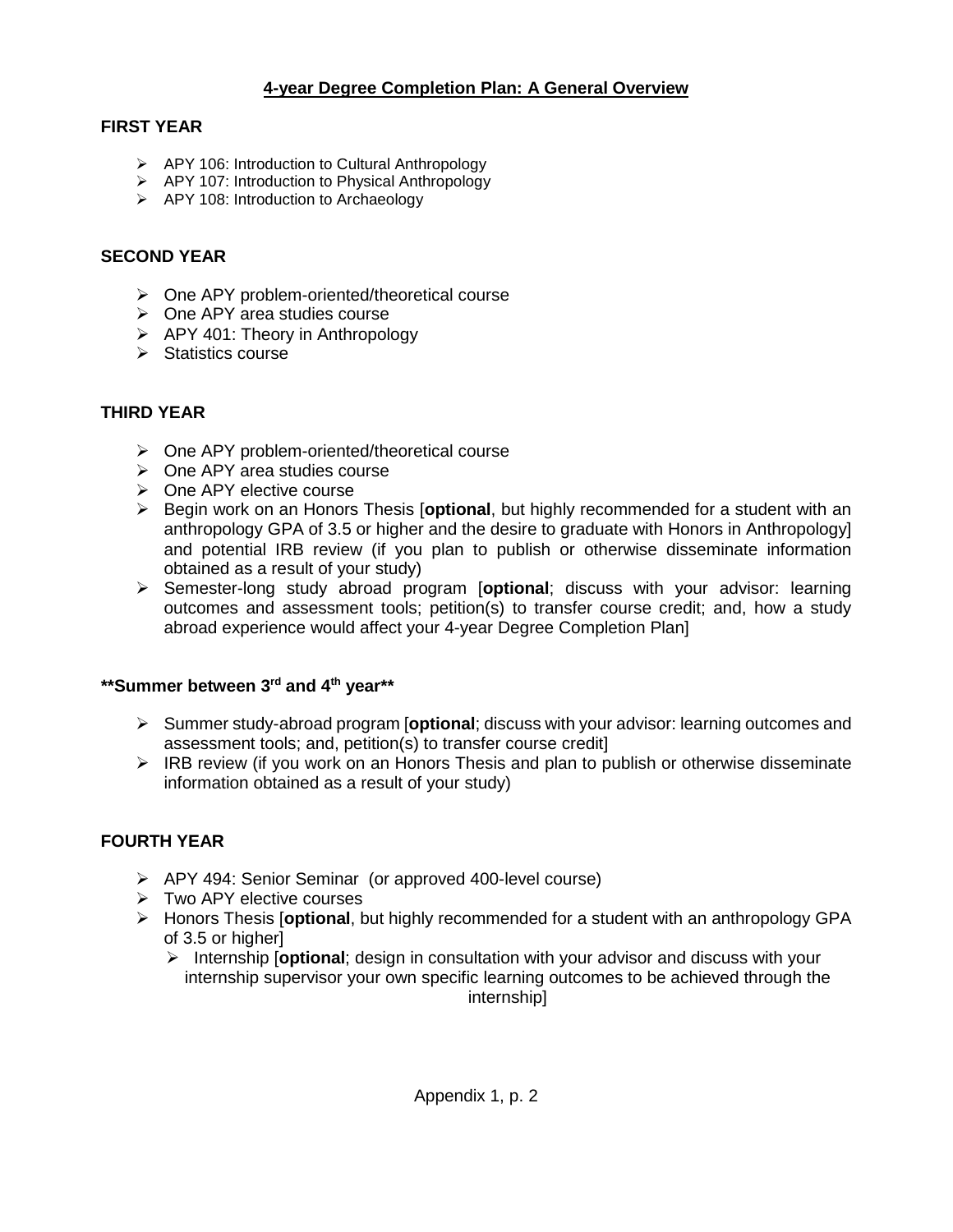### **SAMPLE: 4-year/8-semester Degree Completion Plan Detailed Outline**

#### **FIRST YEAR**

\*\*Review statistics course choices to determine which one you will take to fulfill the statistics course requirement and plan accordingly\*\*

### **Fall Semester:**

 $\rightarrow$  APY 106 (or in the spring semester of the 1<sup>st</sup> year)

- Learning Outcomes:
- Demonstrate knowledge of key issues, concepts, methods, and objectives in cultural anthropology.
- Gain an understanding of the impact of culture on human biology, behavior, thought, organization, and practice.
- Understand, appreciate, and analyze similarities among all peoples, socio-cultural diversity and complexity of human communities across the globe, and global interconnections.
- Develop cultural fluency (critical awareness of various dimensions of other cultures) and crosscultural communication skills.
- Develop an understanding of the relevance of cultural anthropology to current world issues.
- Assessment Tools:
- See individual course syllabi.

#### $\rightarrow$  APY 107 (or in the spring semester of the 1<sup>st</sup> year)

Learning Outcomes:

- Demonstrate knowledge of key issues, concepts, methods, and objectives in physical anthropology.
- Understand, appreciate, and analyze the origins, physiological adaptations, and biological evolution of our own species and of our primate relatives.
- Develop an appreciation of biological diversity.
- Demonstrate a clear understanding of the scientific method.
- Demonstrate the ability to interpret and analyze critically all aspects of physical anthropological knowledge and practice.

Assessment Tools:

See individual course syllabi.

#### **Spring Semester:**

#### $\rightarrow$  APY 108 (or in the fall semester of the 1<sup>st</sup> year)

Learning Outcomes:

- Demonstrate knowledge of key issues, concepts, methods, and objectives in anthropological archaeology.
- Demonstrate knowledge of the development of anthropological archaeology.
- Gain an understanding of the methods and theories used to conduct excavations and interpret the results.
- Gain an understanding of issues concerning the meaning of cultural heritage, ownership of the past, and the growing legal and ethical conflicts facing archaeologists and others interested in preserving the past.
- Demonstrate the ability to interpret and analyze critically all aspects of archaeological knowledge and practice.

Assessment Tools:

• See individual course syllabi.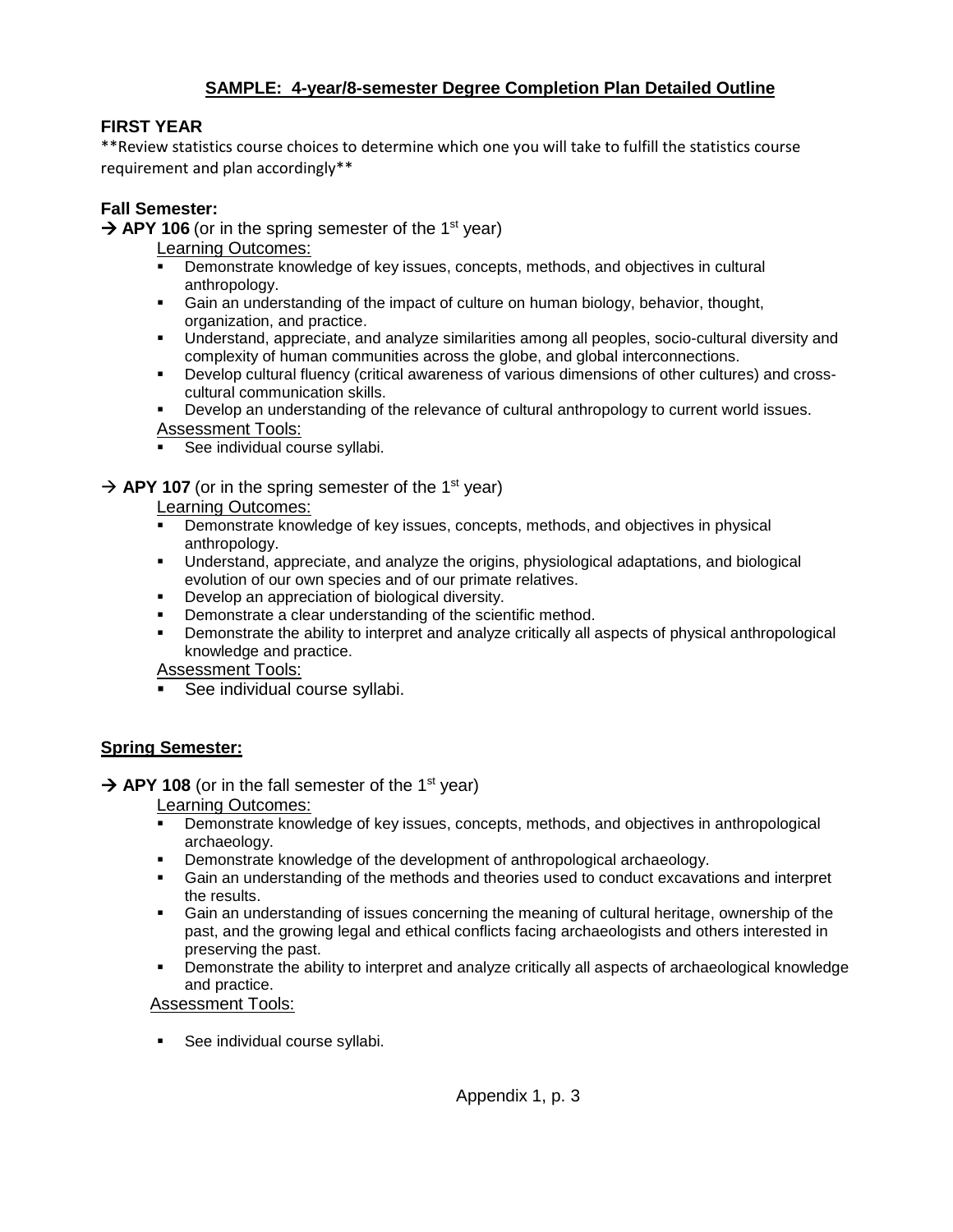#### **SECOND YEAR**

*\*\*Optional* - Start thinking about attending a semester-long or summer study abroad program\*\* Discuss the following with your advisor:

a) learning outcomes and assessment tools of the study-abroad program;

b) how to petition transfer course credit; and,

c) how a semester-long study abroad experience would affect your 4-year Degree Completion Plan

#### **Fall Semester:**

#### **One APY problem-oriented/theoretical course**

#### Learning Outcomes:

- Employ an anthropological perspective to address and analyze specific cultural, biological or archaeological questions, issues, and concepts.
- Demonstrate intellectual curiosity and flexible thinking.
- Demonstrate coherent understanding of a specific topical/theoretical theme and/ or methodological issues in anthropology.
- Develop the ability to read, analyze and evaluate critically scholarly books and articles.
- Develop effective reading and writing skills through essays.

#### **Assessment Tools:**

See individual course syllabi.

→ One of the following Statistics courses (suggested options): CEP 207, GEO 211, PSC 200,

PSC 408, PSY 207, SOC 294, SSC 225, STA 119

#### Learning Outcomes:

- Demonstrate the ability to apply various statistical models and techniques (for example, surveys, graphics, etc.) to collect and analyze data from an anthropological perspective.
- See individual course syllabi.

#### Assessment Tools:

See individual course syllabi.

#### **→ One APY area studies course**

#### Learning Outcomes:

- Demonstrate extensive and nuanced knowledge about the historical, socio-cultural, political and economic specificities of a geographical region.
- Acquire the ability to use information about a region's historical background, socio-cultural milieu, political structure, and economic system in order to better understand regional developments.
- Develop critical analytical skills to understand and evaluate the complexity of a specific geographical area.
- Gain the ability to place a specific region in comparative perspective.
- Acquire a solid understanding of diversity, past and present.

#### Assessment Tools:

See individual course syllabi.

#### **Spring Semester:**

#### **→ APY 401: Theory in Anthropology**

#### Learning Outcomes:

- Demonstrate a well-rounded understanding of theories fundamental to all subfields of anthropology.
- **•** Demonstrate an understanding of complex research problems, and apply appropriate theories to the study of these problems.
- **Understand the importance of anthropological theory to anthropological research.**
- Identify and critically evaluate the underlying assumptions in theoretical orientations.
- Compare and contrast the relative merits of opposing theoretical arguments and viewpoints.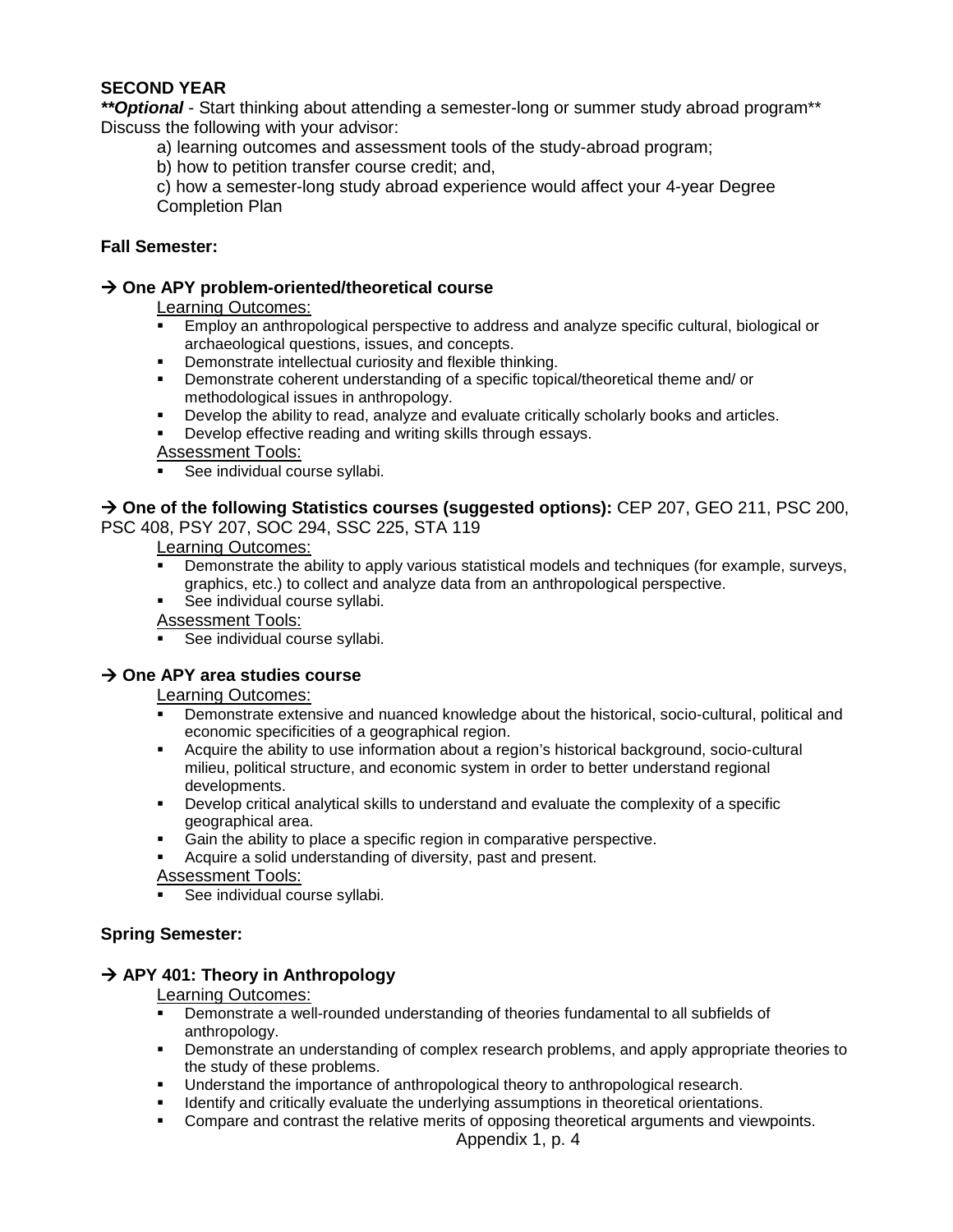#### **Assessment Tools:**

• See individual course syllabi.

#### **THIRD YEAR**

\*\* Consider applying for departmental and scholarship awards\*\*

#### **Fall Semester:**

#### **One APY problem-oriented/theoretical course**

Learning Outcomes:

- Employ an anthropological perspective to address and analyze specific cultural, biological or archaeological questions, issues, and concepts.
- **•** Demonstrate intellectual curiosity and flexible thinking.
- Demonstrate coherent understanding of a specific topical/theoretical theme and/ or methodological issues in anthropology.
- Develop the ability to read, analyze and evaluate critically scholarly books and articles.
- Develop effective reading and writing skills through essays.

Assessment Tools:

See individual course syllabi.

#### **Spring Semester:**

*\*\*Optional – Honors Thesis:* Start thinking about and working on your Honors Thesis (also consider and potential IRB review in late spring or summer/ early fall at the very latest, if you plan to publish or otherwise disseminate information obtained as a result of your study) \*\*

*\*\*Optional – Internship:* Start thinking about an Internship\*\*

#### **→ One APY area studies course**

Learning Outcomes:

- Demonstrate extensive and nuanced knowledge about the historical, socio-cultural, political and economic specificities of a geographical region.
- Acquire the ability to use information about a region's historical background, socio-cultural milieu, political structure, and economic system in order to better understand regional developments.
- Develop critical analytical skills to understand and evaluate the complexity of a specific geographical area.
- Gain the ability to place a specific region in comparative perspective.
- Acquire a solid understanding of diversity, past and present.

Assessment Tools:

See individual course syllabi.

#### **→ One APY elective course**

Learning Outcomes:

See individual course syllabi.

Assessment Tools:

See individual course syllabi.

→ **Optional – Study Abroad:** Participate in semester-long study abroad program (or in the fall semester of the 3<sup>rd</sup> year; optional).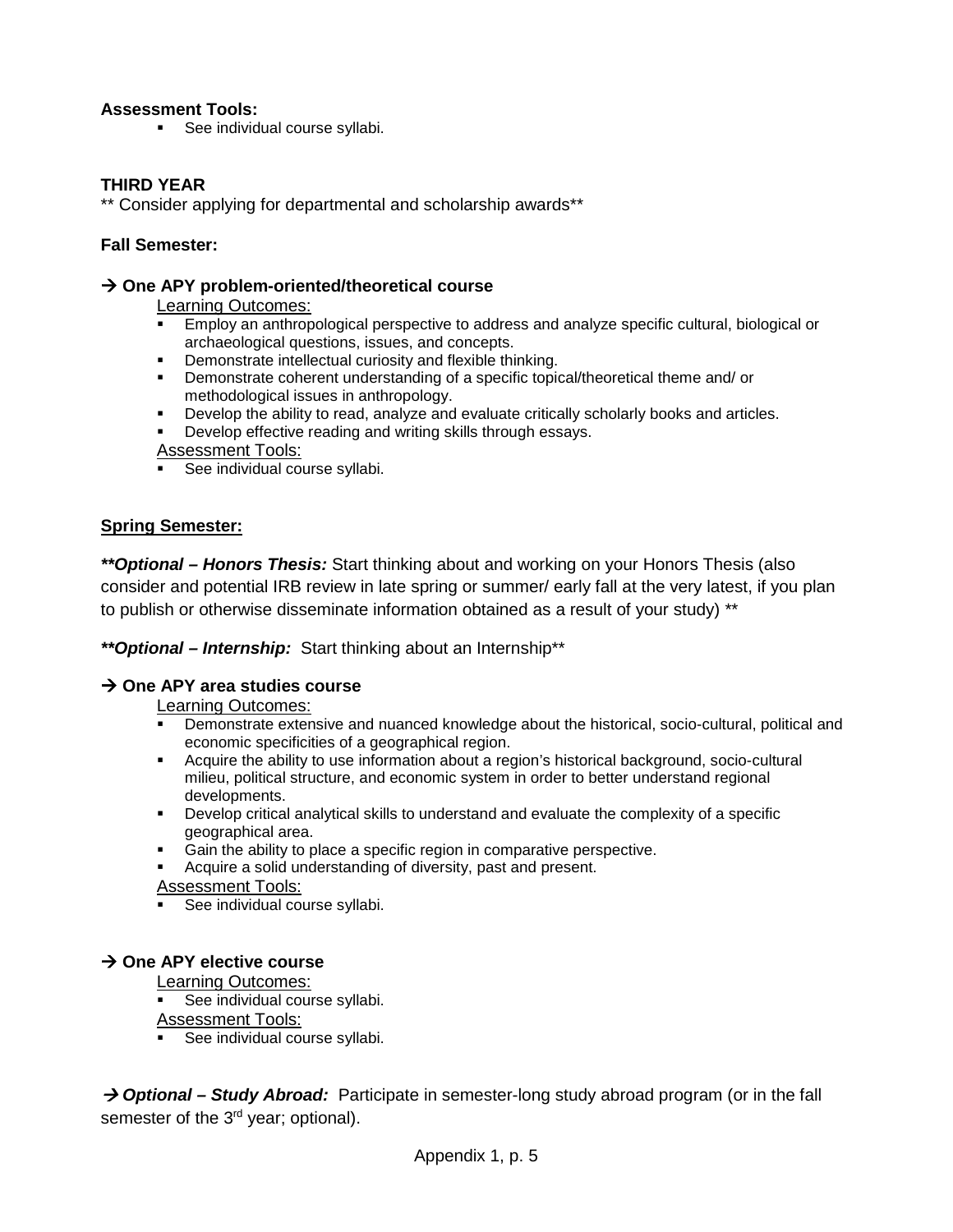#### **SUMMER between THIRD and FOURTH year**

**→ Institutional Review Board (IRB) Review:** Prepare and submit for IRB review if you will work on an Honors Thesis **and** plan to publish or otherwise disseminate information obtained as a result of your study.

**Field School:** Participate in UB's or an outside Field School program if required by or useful to your focus area.

*Optional – Study Abroad***:** Participate in summer study abroad program.

#### **FOURTH YEAR**

\*\* Apply for departmental awards and scholarships\*\*

#### **Fall Semester:**

## **→ APY 494: Senior Seminar or approved 400-level course** (or in spring of 4<sup>th</sup> year)

Learning Outcomes:

- Demonstrate broad and advanced knowledge in a specialized topic in anthropology.
- Demonstrate high-level critical reading and thinking skills.
- Analyze complex political, social, economic, cultural, historical, or biological issues from multiple theoretical and methodological perspectives.
- Sharpen listening, discussion, and debate skills in a small class setting.
- Demonstrate writing proficiency by producing one or more well-organized and well-written essays.

Assessment Tools:

See individual course syllabi.

## *Optional - Honors Thesis***:** Start working on Honors Thesis and register for APY 499.

Learning Outcomes:

- Demonstrate the ability to formulate an original research question of anthropological interest.
- Develop a research design and carry out anthropological research under the close supervision of a faculty member serving as the Honors Thesis adviser.
- **•** Develop the ability to do a literature review, and use meticulously researched bibliography and proper citation format.
- Acquire hands-on research experience, and be in charge of one's own learning experience.
- **Produce a coherent and well-substantiated piece of writing, based on original research, by** weaving theory and data.
- Students wishing to go through the IRB review process will develop an understanding of the ethical dilemmas involved in anthropological research, and will be able to craft a human subjects review proposal.

 *Optional – Internship***:** Design in consultation with your advisor and internship supervisor with emphasis on the specific learning outcomes to be achieved through the internship. It can also be completed in the spring semester of the  $4<sup>th</sup>$  year.

#### General Learning Outcomes:

- Apply theoretical and analytical skills learned in the classroom to a real-life setting.
- Gain new and/ or improve existing personal, interpersonal, technical, and/ or professional skills and competencies in a professional setting.
- Test your aptitude or interest in a selected professional field.
- Develop professional relationships.
- Gain an understanding of professional etiquette and organizational culture.

Appendix 1, p. 6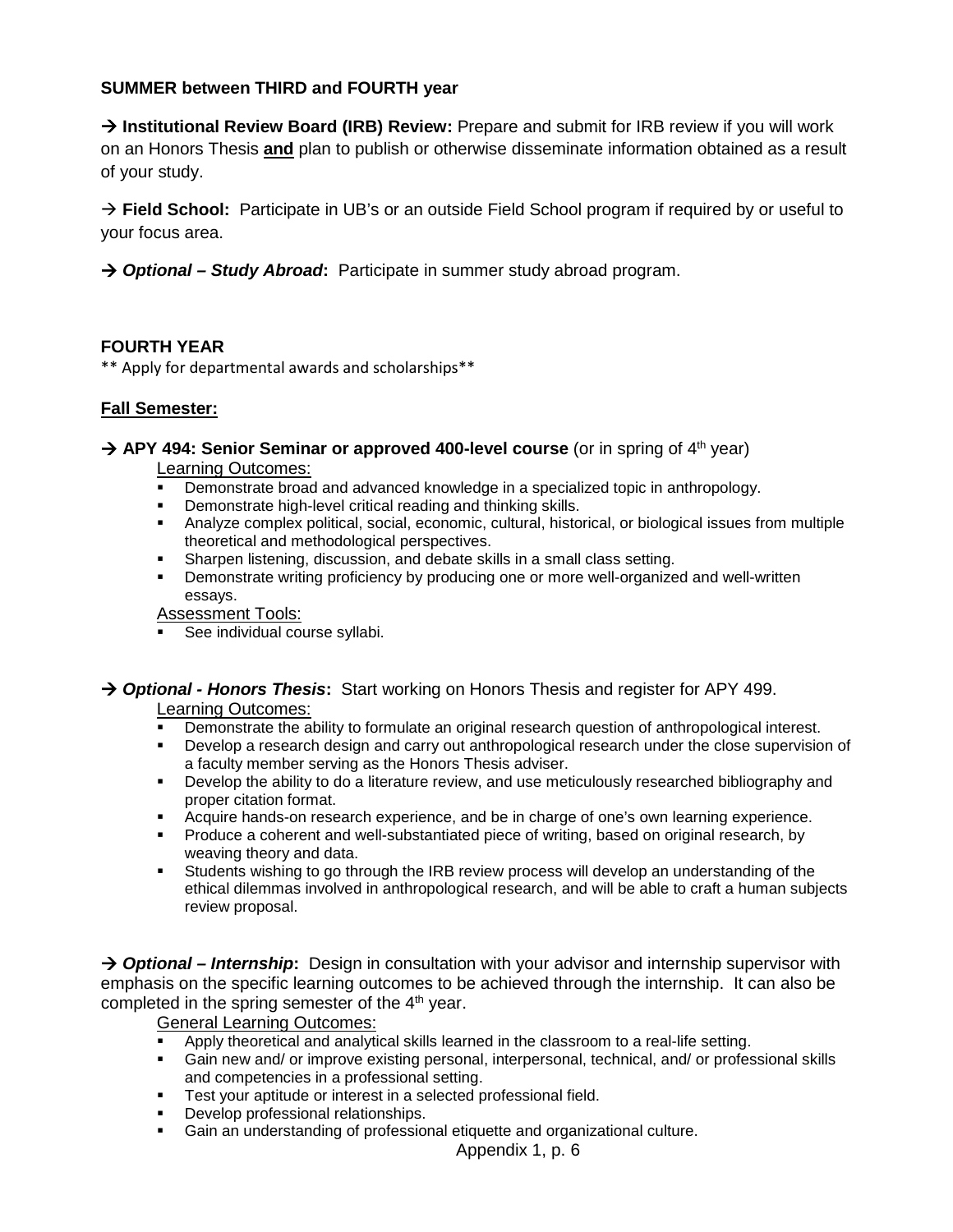#### **Spring Semester:**

→ APY 494: Senior Seminar or approved 400-level course (or in the fall semester, 4<sup>th</sup> year)

#### Learning Outcomes:

- Demonstrate broad and advanced knowledge in a specialized topic in anthropology.<br>Demonstrate bigh-lovel critical reading and thinking skills
- Demonstrate high-level critical reading and thinking skills.
- Analyze complex political, social, economic, cultural, historical, or biological issues from multiple theoretical and methodological perspectives.
- Sharpen listening, discussion, and debate skills in a small class setting.
- Demonstrate writing proficiency by producing one or more well-organized and well-written essays.

Assessment Tools:

See individual course syllabi.

#### **Two APY elective courses**

Learning Outcomes:

See individual course syllabi.

Assessment Tools:

**See individual course syllabi.**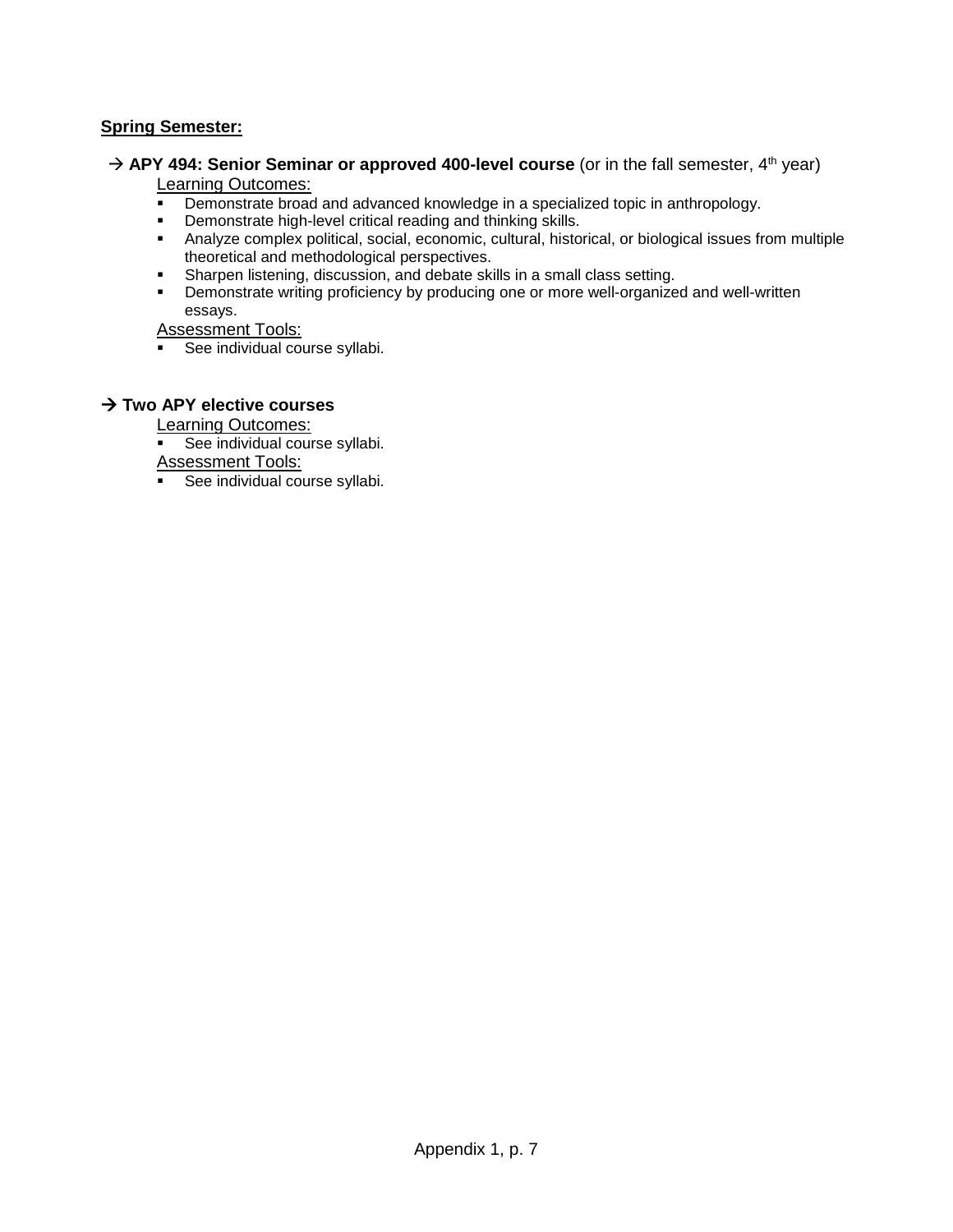## **Senior Honors Thesis**

## **Honors Thesis Committee**

You are responsible for seeking out a potential Senior Thesis advisor. Your advisor must be a full-time, tenure-track or tenured faculty member teaching in the Department of Anthropology. You are also responsible for forming, in close consultation with your Senior Thesis advisor, your Senior Thesis Committee, consisting of your advisor and two (nontenure-track, tenure-track, or tenured) faculty members teaching in the Department of Anthropology.

Your Committee must be in place by the end of the Spring semester of your junior year. Be sure to complete a Senior Honors Thesis Committee form and submit it to the Anthropology Undergraduate Office in Fillmore 368 by the last day of the Spring semester Reading Period at the very latest. Also, during the Spring semester of your junior year you should discuss with your advisor whether you need to submit an application to the Social and Behavioral Sciences Institutional Review Board (SBSIRB) requesting approval of your project. SBSIRB approval can be a very long and time-consuming process; the more time you take to think and plan, the better. In addition, you are strongly encouraged to discuss with your Senior Thesis Advisor whether you need to do any thesis-related work during the summer before your senior year.

#### **Informed Consent**

Students whose research involves data or information received from individuals or groups of people (usually referred to as 'human subjects' or preferably 'research participants') must obtain informed consent from their research participants. Please make sure you discuss with your Senior Thesis advisor and your Committee how (verbally, or in writing) to obtain informed consent. You can find a suggested template to use when obtaining verbal informed consent from research participants on Appendix 2, page 5 of the Undergraduate Handbook. Feel free to create your own template in consultation with your Senior Thesis advisor.

Please make sure the template you use to obtain informed consent is appended to your Thesis.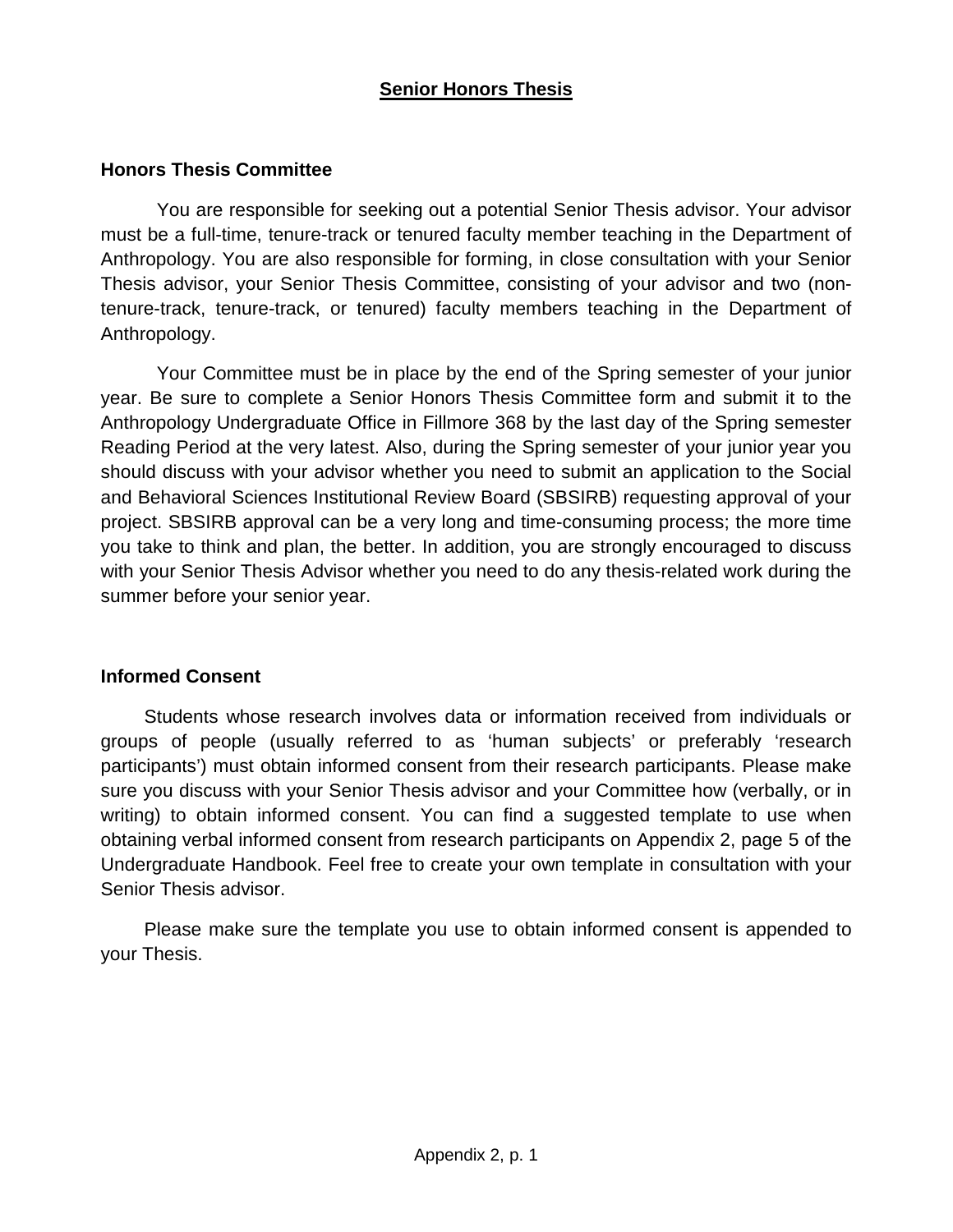## **Social and Behavioral Sciences Institutional Review Board (SBSIRB) approval**

Students whose research involves data or information received from individuals or groups of people, and who do not intend to publish information presented in their senior honors theses and/or do not intend to present at events like the Celebration of Academic Excellence or a regional/ national conference, are not required to go through SBSIRB review. Students whose research involves data or information received from individuals or groups of people, and who intend to publish information presented in their senior honors theses and/or present at events like the Celebration of Academic Excellence or a regional/ national conference, are required to go through SBSIRB review.

If you decide you do *not* have to go through the SBSIRB review process, please include in the Acknowledgments section or in the Introduction to your Senior Thesis the following: "The author of the present study has no intent to publish or otherwise disseminate information obtained as a result of this study, and has thus not sought to obtain SBSIRB approval." If you decide that you *do* have to go through the SBSIRB review process, please make sure that the SBSIRB approval is appended to your Thesis.

## **Deadlines**

You must submit a 4- to 5-page draft outline of your Thesis to your Thesis advisor by the *second Friday in September* at the latest. This draft should answer four important questions: What is the research question your Thesis explores? Why is your question important for anthropologists, that is to say, how does your question relate to the concerns of our discipline? What is your argument? How will you go about making your argument, and, more specifically, what anthropological methods and which anthropological sources (articles and books in anthropology) will you use?

You and your advisor, together with your two Thesis Committee members, will work out a schedule that allows you to complete your work in a timely fashion. The following is a *suggested* timeline. One chapter is due to your advisor by the end of November, and a draft of a second chapter is due in early January immediately after Winter break. A complete draft of your Thesis is due to your advisor on February 15 for final revisions. You must incorporate all revisions your advisor might recommend, and submit on the Thursday before Spring Break to your advisor and your two Committee members 3 printed copies of the final draft of your Thesis, bound in a spring binder. If your Committee recommends further changes/ revisions to your Thesis, you must complete all revisions.

After your Committee approves your work, you must submit 1 copy of the final version of your Thesis, bound in the traditional black spring binder, in the Undergraduate Office in Fillmore 368 on the **first Thursday of May** for June graduation **or on the second Thursday of January** for February graduation. This deadline is *firm*.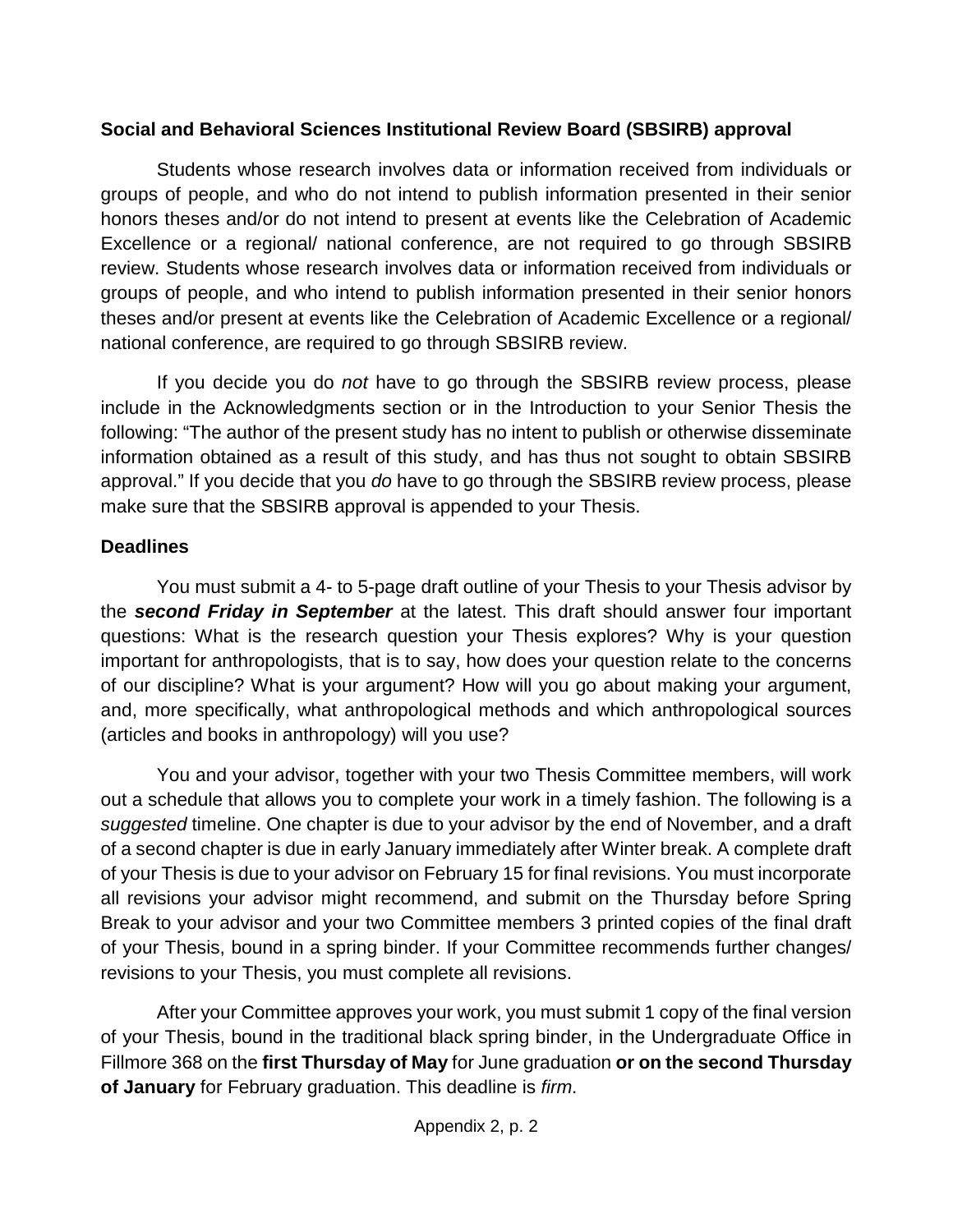## **Grades**

If the Committee deems the Senior Thesis worthy of Honors, the Thesis will be evaluated along the Honors scale (Honors, High Honors, Highest Honors) with the readings of each Committee member being averaged to produce the overall grade. The Committee may, if it deems it appropriate, ask the student to make an oral presentation of his/ her Thesis.

With an Anthropology GPA between 3.5 and 3.74, and a superior Thesis, the student may be granted Honors in Anthropology. With an Anthropology GPA between 3.75 and 3.899, and a superior Thesis, the student may be granted High Honors in Anthropology. With an Anthropology GPA between 3.9 and 4.0 and a superior Thesis, the student may be granted Highest Honors in Anthropology.

## **Advising**

Your advisor should be able to guide you successfully through the Senior Thesis process. If serious problems arise during this process, it is your responsibility to contact the Director of Undergraduate Studies to discuss the situation and propose possible solutions.

## **Length**

Anthropology senior theses are ordinarily between 40 and 60 pages, varying by subdiscipline, and should not exceed a maximum length of 18,000 words. You must discuss the length of your thesis with your Senior Honors Thesis Committee.

## **Title Page**

You can find a sample title page on Appendix 2, page 6 of the Undergraduate Handbook. Please follow the exact format indicated.

## **Page formatting**

All pages must be double-spaced. Print only on one side of the page.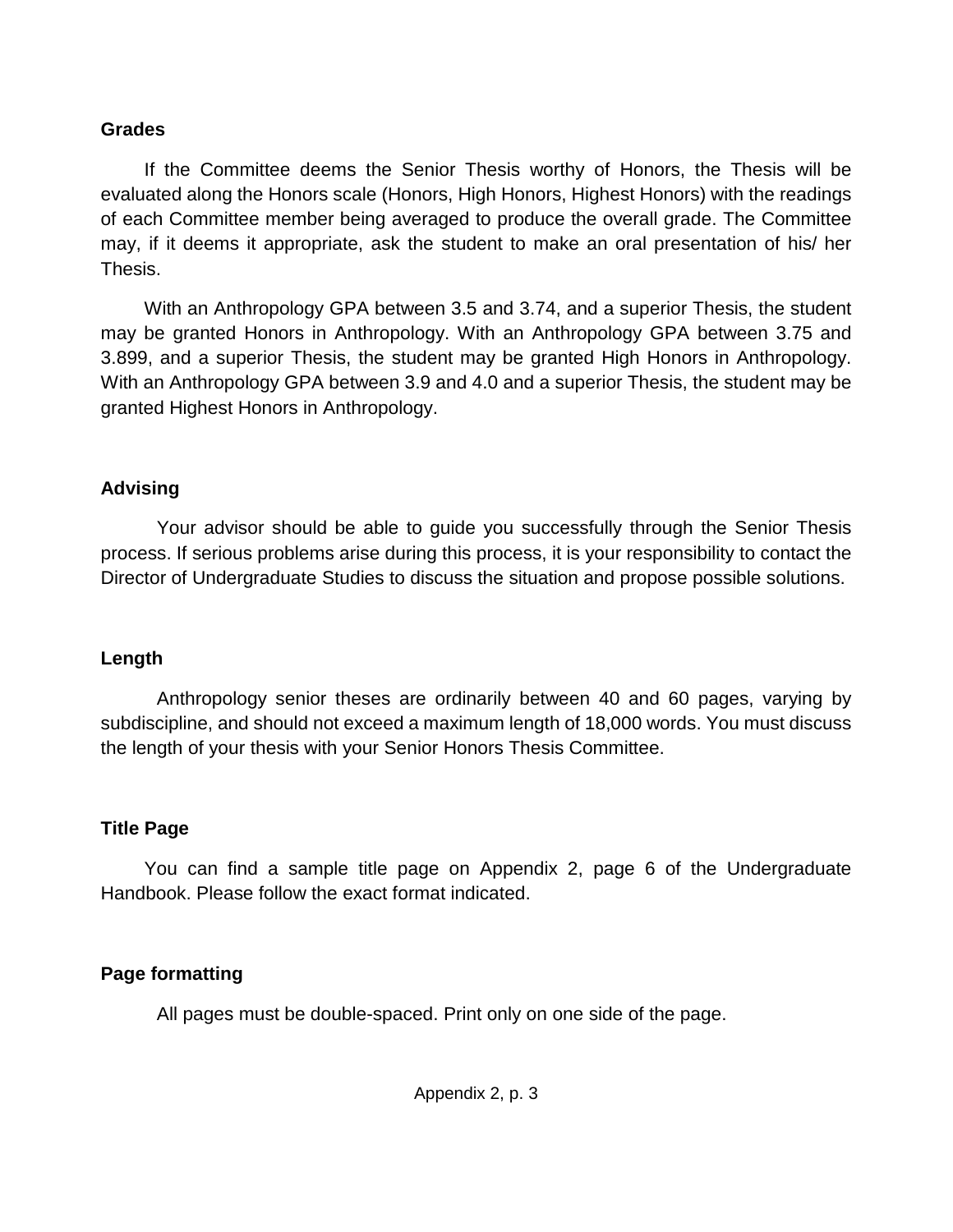## **Font**

Use Times New Roman 12-point fonts throughout your Thesis except for page numbers. Use Times New Roman 11-point fonts for page numbers.

## **Citations**

Regarding bibliographic citations, you may use the citation system of the American Anthropological Association [\(http://www.aaanet.org/publications/style\\_guide.pdf\)](http://www.aaanet.org/publications/style_guide.pdf) or another system with the approval of your advisor.

## **Tables and Charts**

Tables and charts should be placed within the text, not at the end of your Thesis.

## **Copies**

You must submit to your advisor and two Committee members 3 printed copies of your Thesis, bound in a spring binder, sometime prior to the oral exam (to be scheduled during the first week of April). It is your responsibility to discuss with your advisor and two Committee members the exact date when you submit your work. A suggested date is the Thursday before Spring Break.

Also, you must submit 1 copy of the final version of your Thesis, bound in the traditional black spring binder, in the Undergraduate Office in Fillmore 368 on the Thursday of the final week of classes. This copy of your work will reside permanently in the Anthropology Department Library. Be sure to leave a 2-inch margin on the left (leave 1-inch margins at the top and bottom of the page and on the right) to allow for the spring binder.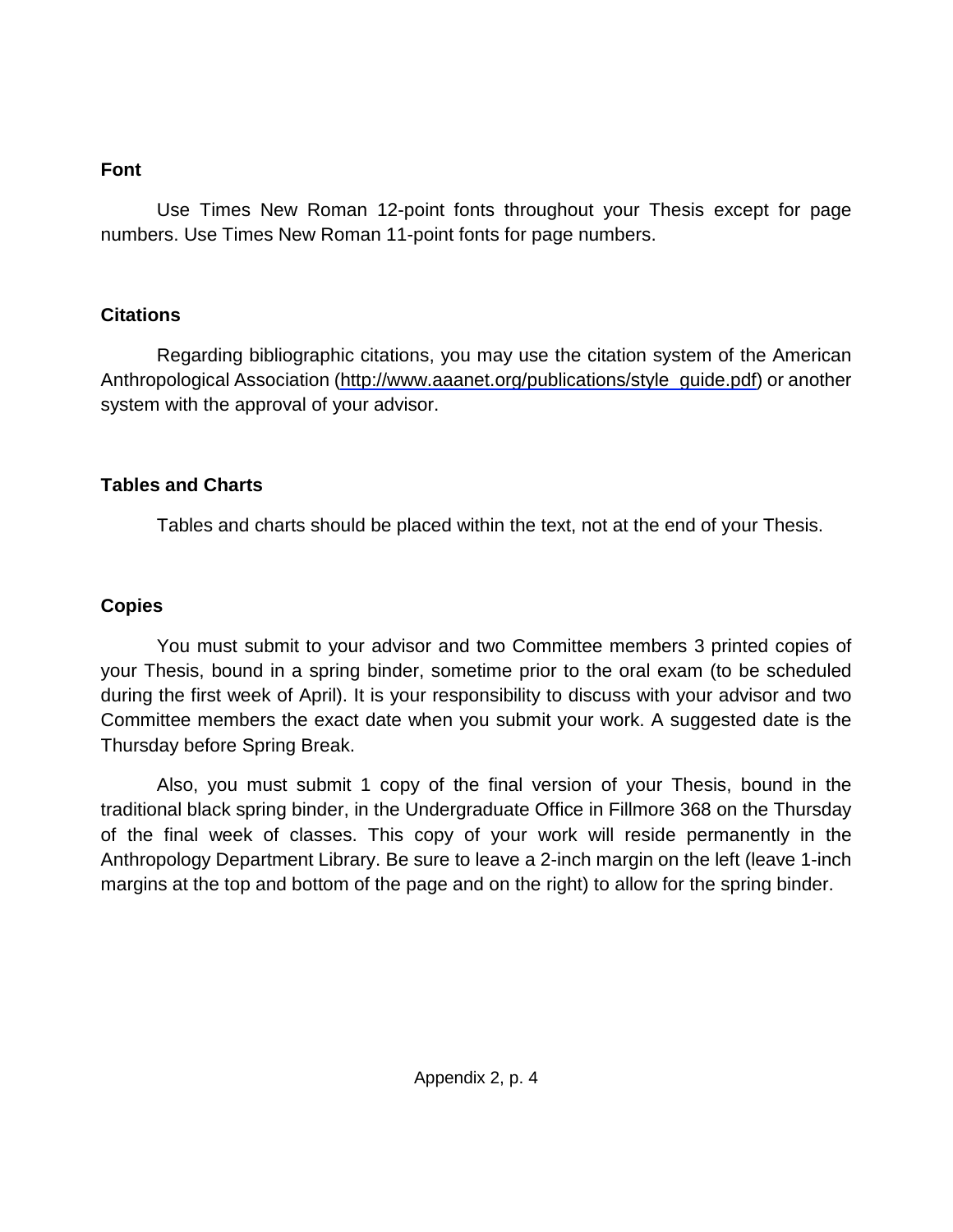## **Suggested Template for Obtaining Verbal Informed Consent**

My name is *(name of student)*, and I am an undergraduate student in the Department of Anthropology at the University at Buffalo. I am hoping to be able to graduate with Honors in Anthropology, and so I am writing a Senior Honors Thesis on (*Thesis topic*). I would like to ask you if you would be interested in, and willing to, participate in my study by answering a few questions. If you do not feel comfortable answering any one of my questions, please feel free to say so. If at any time you feel uncomfortable participating in my study, please let me know and we will stop. I assure you that our conversation will remain confidential. I will also use a pseudonym in order to protect your right to speak anonymously. If you would like additional information about my Senior Thesis, please feel free to contact my advisor via email at \_\_\_\_\_\_\_\_\_\_\_\_ or by phone at \_\_\_\_\_\_\_\_\_\_\_\_\_\_\_\_\_.